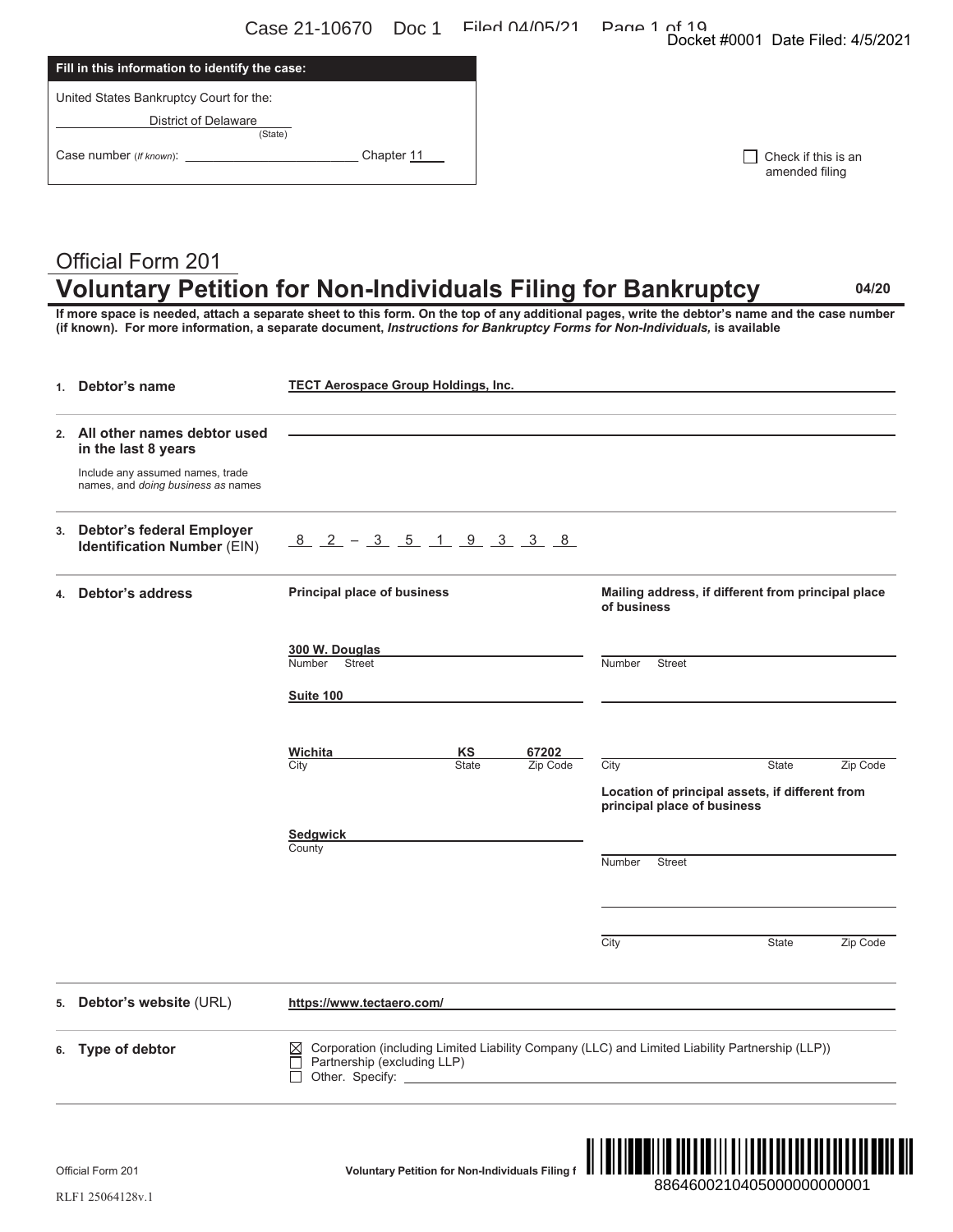| 7. Describe debtor's business                                                                                                                                                                                                                                                      | A. Check one:<br>Health Care Business (as defined in 11 U.S.C. § 101(27A))<br>Single Asset Real Estate (as defined in 11 U.S.C. § 101(51B))<br>$\perp$<br>$\Box$ Railroad (as defined in 11 U.S.C. § 101(44))<br>Stockbroker (as defined in 11 U.S.C. § 101(53A))<br>□ Commodity Broker (as defined in 11 U.S.C. § 101(6))<br>□ Clearing Bank (as defined in 11 U.S.C. § 781(3))<br>$\boxtimes$ None of the above<br>B. Check all that apply:<br>$\Box$ Tax-exempt entity (as described in 26 U.S.C. § 501)<br>Investment company, including hedge fund or pooled investment vehicle (as defined in 15 U.S.C. § 80a-3)<br>Investment advisor (as defined in 15 U.S.C. § 80b-2(a)(11))                                                                                                                                                                                                                                                                                                                                                                                                                                                                                                                                                                                                                                                                                                                                                                                                                                                                                                                                                                      |  |
|------------------------------------------------------------------------------------------------------------------------------------------------------------------------------------------------------------------------------------------------------------------------------------|------------------------------------------------------------------------------------------------------------------------------------------------------------------------------------------------------------------------------------------------------------------------------------------------------------------------------------------------------------------------------------------------------------------------------------------------------------------------------------------------------------------------------------------------------------------------------------------------------------------------------------------------------------------------------------------------------------------------------------------------------------------------------------------------------------------------------------------------------------------------------------------------------------------------------------------------------------------------------------------------------------------------------------------------------------------------------------------------------------------------------------------------------------------------------------------------------------------------------------------------------------------------------------------------------------------------------------------------------------------------------------------------------------------------------------------------------------------------------------------------------------------------------------------------------------------------------------------------------------------------------------------------------------|--|
|                                                                                                                                                                                                                                                                                    | C. NAICS (North American Industry Classification System) 4-digit code that best describes debtor. See<br>http://www.uscourts.gov/four-digit-national-association-naics-codes.<br>3364                                                                                                                                                                                                                                                                                                                                                                                                                                                                                                                                                                                                                                                                                                                                                                                                                                                                                                                                                                                                                                                                                                                                                                                                                                                                                                                                                                                                                                                                      |  |
| 8. Under which chapter of the<br><b>Bankruptcy Code is the</b><br>debtor filing?                                                                                                                                                                                                   | Check one:<br>Chapter 7<br>$\Box$<br>Chapter 9<br>⊔<br>Chapter 11. Check all that apply:                                                                                                                                                                                                                                                                                                                                                                                                                                                                                                                                                                                                                                                                                                                                                                                                                                                                                                                                                                                                                                                                                                                                                                                                                                                                                                                                                                                                                                                                                                                                                                   |  |
| A debtor who is a "small<br>business debtor" must check<br>the first sub-box. A debtor as<br>defined in $\S$ 1182(1) who<br>elects to proceed under<br>subchapter V of chapter 11<br>(whether or not the debtor is a<br>"small business debtor") must<br>check the second sub-box. | $\Box$ The debtor is a small business debtor as defined in 11 U.S.C. § 101(51D), and its<br>aggregate noncontingent liquidated debts (excluding debts owed to insiders or affiliates)<br>are less than \$2,725,625. If this sub-box is selected, attach the most recent balance<br>sheet, statement of operations, cash-flow statement, and federal income tax return or if<br>any of these documents do not exist, follow the procedure in 11 U.S.C. § 1116(1)(B).<br>$\Box$ The debtor is a debtor as defined in 11 U.S.C. § 1182(1). Its aggregate noncontingent<br>liquidated debts (excluding debts owed to insiders or affiliates) are less than \$7,500,000,<br>and it chooses to proceed under Subchapter V of Chapter 11. If this sub-box is<br>selected, attach the most recent balance sheet, statement of operations, cash-flow<br>statement, and federal income tax return, or if any of these documents do not exist,<br>follow the procedure in 11 U.S.C. $\S$ 1116(1)(B).<br>$\Box$ A plan is being filed with this petition.<br>$\Box$ Acceptances of the plan were solicited prepetition from one or more classes of creditors,<br>in accordance with 11 U.S.C. $\S$ 1126(b).<br>The debtor is required to file periodic reports (for example, 10K and 10Q) with the<br>Securities and Exchange Commission according to § 13 or 15(d) of the Securities<br>Exchange Act of 1934. File the Attachment to Voluntary Petition for Non-Individuals<br>Filing for Bankruptcy under Chapter 11 (Official Form 201A) with this form.<br>$\Box$ The debtor is a shell company as defined in the Securities Exchange Act of 1934 Rule<br>$12b-2.$ |  |
|                                                                                                                                                                                                                                                                                    | Chapter 12<br>$\Box$                                                                                                                                                                                                                                                                                                                                                                                                                                                                                                                                                                                                                                                                                                                                                                                                                                                                                                                                                                                                                                                                                                                                                                                                                                                                                                                                                                                                                                                                                                                                                                                                                                       |  |
| 9. Were prior bankruptcy cases<br>filed by or against the debtor<br>within the last 8 years?                                                                                                                                                                                       | $\boxtimes$ No<br>$\Box$ Yes.                                                                                                                                                                                                                                                                                                                                                                                                                                                                                                                                                                                                                                                                                                                                                                                                                                                                                                                                                                                                                                                                                                                                                                                                                                                                                                                                                                                                                                                                                                                                                                                                                              |  |
| If more than 2 cases, attach a separate<br>list.                                                                                                                                                                                                                                   | When $\frac{1}{MM/DD/YYYY}$<br>Case number ______________________<br>District <b>District</b>                                                                                                                                                                                                                                                                                                                                                                                                                                                                                                                                                                                                                                                                                                                                                                                                                                                                                                                                                                                                                                                                                                                                                                                                                                                                                                                                                                                                                                                                                                                                                              |  |
| 10. Are any bankruptcy cases<br>pending or being filed by a<br>business partner or an<br>affiliate of the debtor?                                                                                                                                                                  | $\Box$ No<br>Debtor See Schedule 1<br>$\boxtimes$ Yes.<br>Relationship See Exhibit A<br><u> 2002 - John Stone, Amerikan besteht der Stone (</u><br>District District of Delaware<br>When<br>See Schedule 1                                                                                                                                                                                                                                                                                                                                                                                                                                                                                                                                                                                                                                                                                                                                                                                                                                                                                                                                                                                                                                                                                                                                                                                                                                                                                                                                                                                                                                                 |  |
| List all cases. If more than 1, attach a<br>separate list.                                                                                                                                                                                                                         | MM / DD / YYYY                                                                                                                                                                                                                                                                                                                                                                                                                                                                                                                                                                                                                                                                                                                                                                                                                                                                                                                                                                                                                                                                                                                                                                                                                                                                                                                                                                                                                                                                                                                                                                                                                                             |  |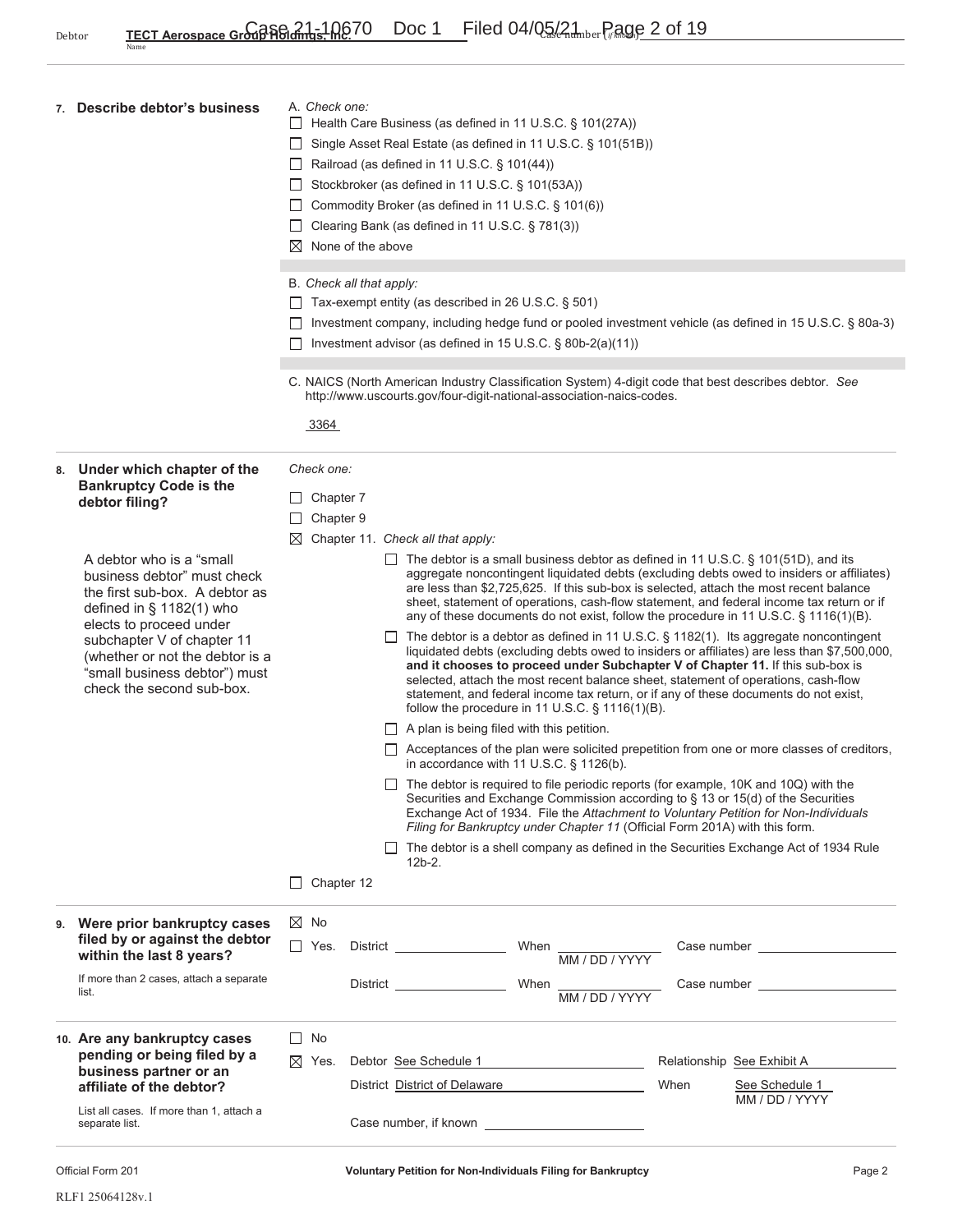|                                     | 11. Why is the case filed in this                                                                                                | Check all that apply:                                                                                                                                                                                                                                                                                                                                                                                                                                                                                                                                                                                                                                                                                                                                                                                                                                                                                                                                                                                                                                                                          |                                                                                                                                                                                                                        |                  |                                                                                                                    |                    |                                                                                                                      |
|-------------------------------------|----------------------------------------------------------------------------------------------------------------------------------|------------------------------------------------------------------------------------------------------------------------------------------------------------------------------------------------------------------------------------------------------------------------------------------------------------------------------------------------------------------------------------------------------------------------------------------------------------------------------------------------------------------------------------------------------------------------------------------------------------------------------------------------------------------------------------------------------------------------------------------------------------------------------------------------------------------------------------------------------------------------------------------------------------------------------------------------------------------------------------------------------------------------------------------------------------------------------------------------|------------------------------------------------------------------------------------------------------------------------------------------------------------------------------------------------------------------------|------------------|--------------------------------------------------------------------------------------------------------------------|--------------------|----------------------------------------------------------------------------------------------------------------------|
| district?<br>$\bowtie$<br>district. |                                                                                                                                  |                                                                                                                                                                                                                                                                                                                                                                                                                                                                                                                                                                                                                                                                                                                                                                                                                                                                                                                                                                                                                                                                                                | Debtor has had its domicile, principal place of business, or principal assets in this district for 180 days<br>immediately preceding the date of this petition or for a longer part of such 180 days than in any other |                  |                                                                                                                    |                    |                                                                                                                      |
|                                     |                                                                                                                                  | $\perp$                                                                                                                                                                                                                                                                                                                                                                                                                                                                                                                                                                                                                                                                                                                                                                                                                                                                                                                                                                                                                                                                                        | A bankruptcy case concerning debtor's affiliate, general partner, or partnership is pending in this district.                                                                                                          |                  |                                                                                                                    |                    |                                                                                                                      |
|                                     | 12. Does the debtor own or have<br>possession of any real<br>property or personal<br>property that needs<br>immediate attention? | $\boxtimes$ No<br>Yes. Answer below for each property that needs immediate attention. Attach additional sheets if needed.<br>Why does the property need immediate attention? (Check all that apply.)<br>It poses or is alleged to pose a threat of imminent and identifiable hazard to public health or<br>safety.<br>What is the hazard? The state of the state of the state of the state of the state of the state of the state of the state of the state of the state of the state of the state of the state of the state of the state of the sta<br>$\Box$ It needs to be physically secured or protected from the weather.<br>It includes perishable goods or assets that could quickly deteriorate or lose value without<br>attention (for example, livestock, seasonal goods, meat, dairy, produce, or securities-related<br>assets or other options).<br>Other and the contract of the contract of the contract of the contract of the contract of the contract of the contract of the contract of the contract of the contract of the contract of the contract of the contract of the |                                                                                                                                                                                                                        |                  |                                                                                                                    |                    |                                                                                                                      |
|                                     |                                                                                                                                  |                                                                                                                                                                                                                                                                                                                                                                                                                                                                                                                                                                                                                                                                                                                                                                                                                                                                                                                                                                                                                                                                                                | Where is the property?                                                                                                                                                                                                 | Number<br>City   | <b>Street</b>                                                                                                      | <b>State</b>       | ZIP Code                                                                                                             |
|                                     |                                                                                                                                  |                                                                                                                                                                                                                                                                                                                                                                                                                                                                                                                                                                                                                                                                                                                                                                                                                                                                                                                                                                                                                                                                                                | Is the property insured?<br>$\Box$ No<br>$\Box$ Yes. Insurance agency $\Box$<br>Contact name<br>Phone                                                                                                                  |                  | and the control of the control of the control of the control of the control of the control of the control of the   |                    |                                                                                                                      |
|                                     |                                                                                                                                  | Statistical and administrative information                                                                                                                                                                                                                                                                                                                                                                                                                                                                                                                                                                                                                                                                                                                                                                                                                                                                                                                                                                                                                                                     |                                                                                                                                                                                                                        |                  |                                                                                                                    |                    |                                                                                                                      |
|                                     | 13. Debtor's estimation of<br>available funds                                                                                    | Check one:                                                                                                                                                                                                                                                                                                                                                                                                                                                                                                                                                                                                                                                                                                                                                                                                                                                                                                                                                                                                                                                                                     | $\boxtimes$ Funds will be available for distribution to unsecured creditors.<br>After any administrative expenses are paid, no funds will be available for distribution to unsecured<br>creditors.                     |                  |                                                                                                                    |                    |                                                                                                                      |
|                                     | 14. Estimated number of<br>creditors<br>(on a consolidated basis with<br>all affiliated debtors)                                 | $1 - 49$<br>$\mathsf{L}$<br>$\Box$ 50-99                                                                                                                                                                                                                                                                                                                                                                                                                                                                                                                                                                                                                                                                                                                                                                                                                                                                                                                                                                                                                                                       | 100-199<br>200-999                                                                                                                                                                                                     | 1,000-5,000<br>⊠ | 5,001-10,000<br>10,001-25,000                                                                                      | 25,001-50,000<br>Ш | 50,001-100,000<br>More than 100,000                                                                                  |
|                                     | 15. Estimated assets<br>(on a consolidated basis with<br>all affiliated debtors)                                                 |                                                                                                                                                                                                                                                                                                                                                                                                                                                                                                                                                                                                                                                                                                                                                                                                                                                                                                                                                                                                                                                                                                | \$0-\$50,000<br>\$50,001-\$100,000<br>\$100,001-\$500,000<br>\$500,001-\$1 million                                                                                                                                     | ⊠                | \$1,000,001-\$10 million<br>\$10,000,001-\$50 million<br>\$50,000,001-\$100 million<br>\$100,000,001-\$500 million | $\mathsf{L}$       | \$500,000,001-\$1 billion<br>\$1,000,000,001-\$10 billion<br>\$10,000,000,001-\$50 billion<br>More than \$50 billion |

I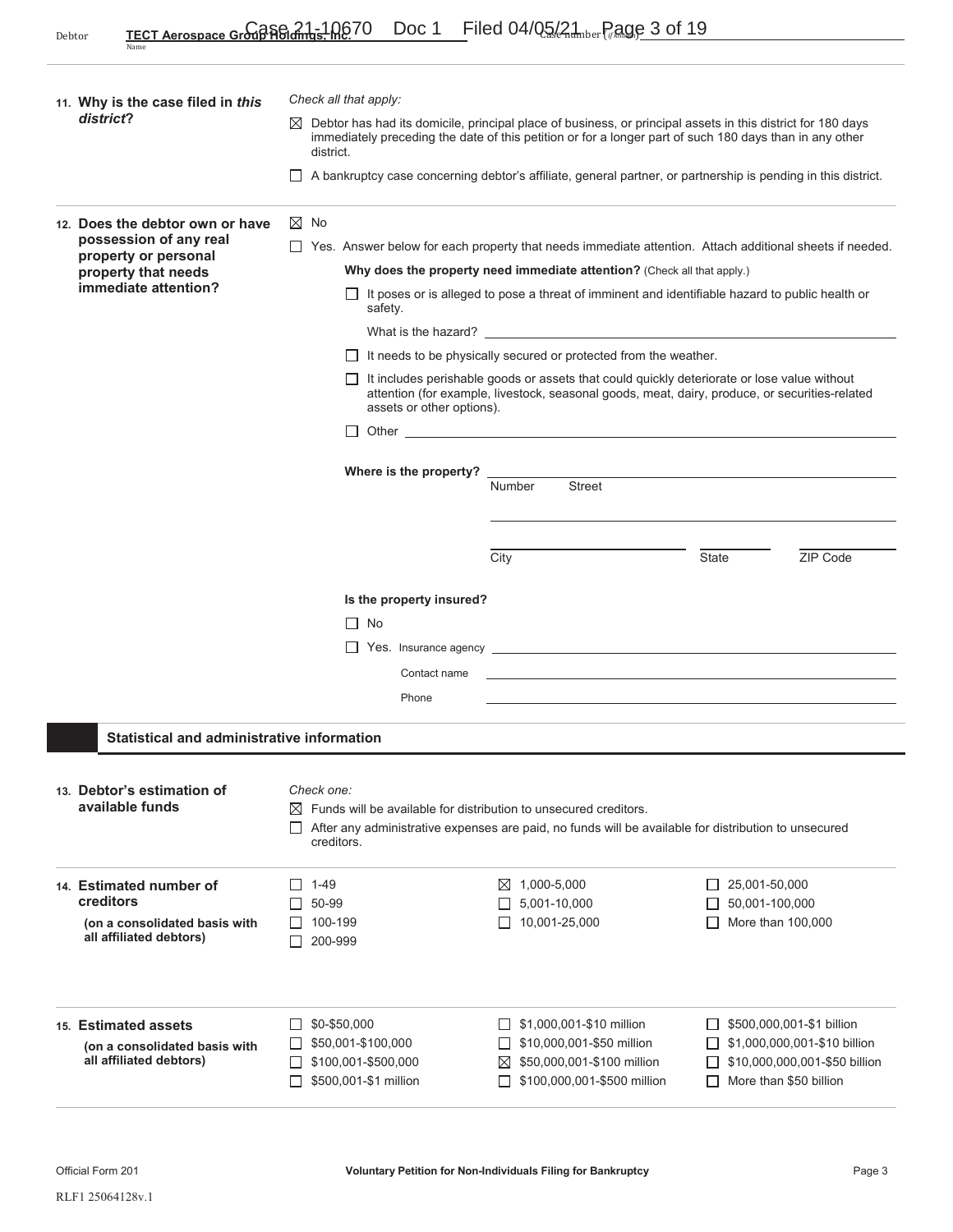| Debtor<br>Name                                                                               | Case 21-10670<br>Doc 1<br>TECT Aerospace Group Holdings, Inc.                                                                     | Filed 04/05/21<br>Page 4 of 19<br>Case number (ifknown)                                                                                                                                                                                                                                          |
|----------------------------------------------------------------------------------------------|-----------------------------------------------------------------------------------------------------------------------------------|--------------------------------------------------------------------------------------------------------------------------------------------------------------------------------------------------------------------------------------------------------------------------------------------------|
| 16. Estimated liabilities<br>(on a consolidated basis with $\Box$<br>all affiliated debtors) | \$0-\$50,000<br>\$50,001-\$100,000<br>\$100,001-\$500,000<br>\$500,001-\$1 million                                                | \$1,000,001-\$10 million<br>\$500,000,001-\$1 billion<br>$\mathsf{L}$<br>\$10,000,001-\$50 million<br>\$1,000,000,001-\$10 billion<br>\$50,000,001-\$100 million<br>\$10,000,000,001-\$50 billion<br>$\mathbf{I}$<br>$\boxtimes$ \$100,000,001-\$500 million $\square$<br>More than \$50 billion |
|                                                                                              | <b>Request for Relief, Declaration, and Signatures</b>                                                                            |                                                                                                                                                                                                                                                                                                  |
|                                                                                              | imprisonment for up to 20 years, or both. 18 U.S.C. §§ 152, 1341, 1519, and 3571.                                                 | WARNING -- Bankruptcy fraud is a serious crime. Making a false statement in connection with a bankruptcy case can result in fines up to \$500,000 or                                                                                                                                             |
| of authorized<br>representative of debtor                                                    | I have been authorized to file this petition on behalf of the debtor.                                                             | 17. Declaration and signature The debtor requests relief in accordance with the chapter of title 11, United States Code, specified in this petition.                                                                                                                                             |
|                                                                                              |                                                                                                                                   | I have examined the information in this petition and have a reasonable belief that the information is true and correct.                                                                                                                                                                          |
|                                                                                              | I declare under penalty of perjury that the foregoing is true and correct.<br>Executed on 04/05/2021<br>MM / DD / YYYY            |                                                                                                                                                                                                                                                                                                  |
|                                                                                              | Х<br>/s/ Shaun Martin<br>Signature of authorized representative of debtor<br>Title Authorized Person, Chief Restructuring Officer | Shaun Martin<br>Printed name                                                                                                                                                                                                                                                                     |
| 18. Signature of attorney                                                                    | х<br>/s/ Paul N. Heath<br>Signature of attorney for debtor                                                                        | Date 04/05/2021<br>MM / DD / YYYY                                                                                                                                                                                                                                                                |
|                                                                                              | Paul N. Heath<br>Printed name<br>Richards, Layton & Finger, P.A.<br>Firm name                                                     |                                                                                                                                                                                                                                                                                                  |
|                                                                                              | One Rodney Square, 920 North King Street<br>Number<br><b>Street</b>                                                               |                                                                                                                                                                                                                                                                                                  |
|                                                                                              | Wilmington<br>City                                                                                                                | Delaware<br>19801<br>ZIP Code<br><b>State</b>                                                                                                                                                                                                                                                    |
|                                                                                              | $(302)$ 651-7700<br>Contact phone                                                                                                 | heath@rlf.com<br>Email address                                                                                                                                                                                                                                                                   |
|                                                                                              | 3704<br>Bar number                                                                                                                | Delaware<br><b>State</b>                                                                                                                                                                                                                                                                         |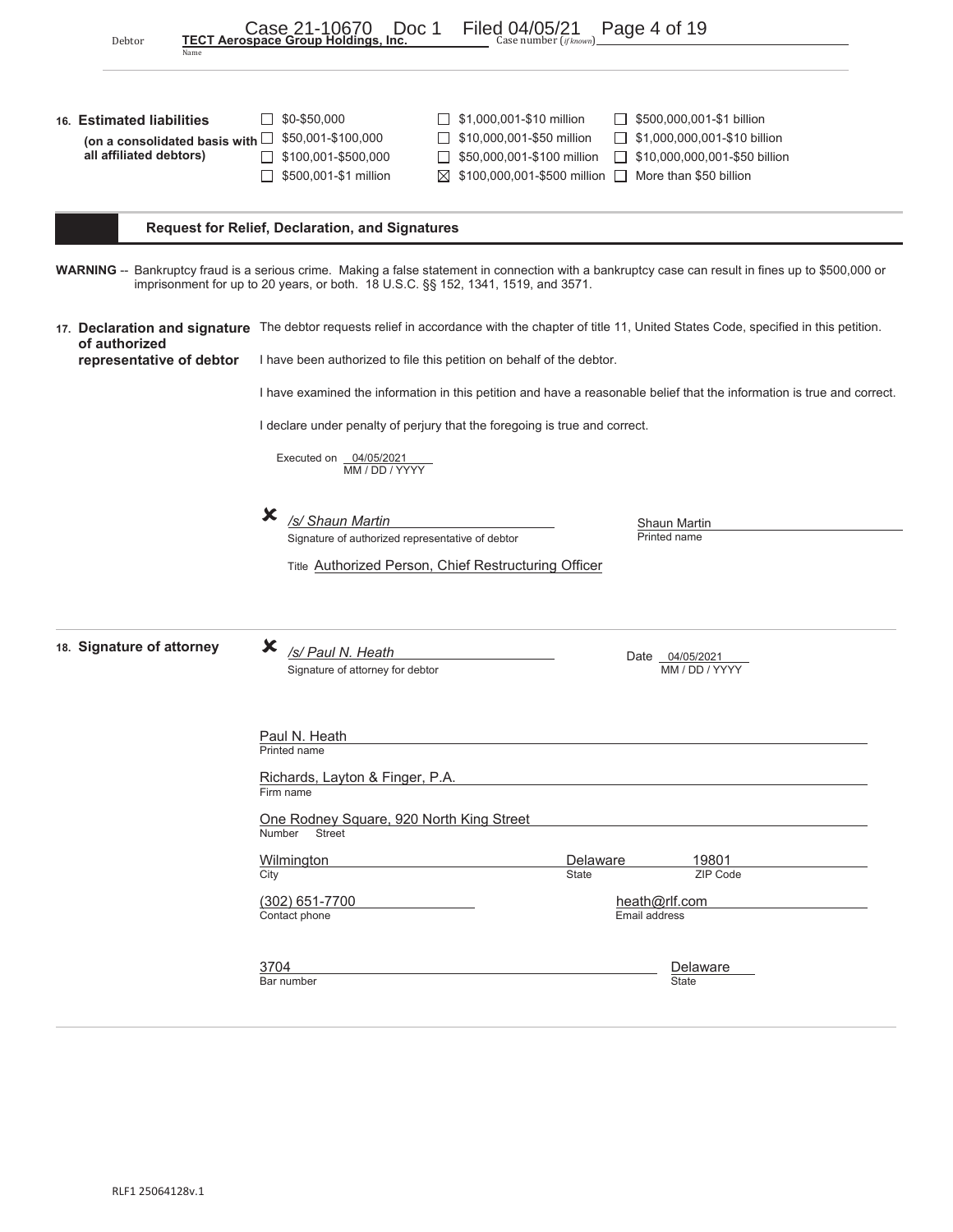## **Schedule 1**

## **Pending Bankruptcy Cases Filed by the Debtor and Affiliates of the Debtor**

On the date hereof, each of the affiliated entities listed below (including the debtor in this chapter 11 case, collectively, the "**Debtors**") filed a voluntary petition for relief under chapter 11 of title 11 of the United States Code in the United States Bankruptcy Court for the District of Delaware. The Debtors have filed a motion requesting that the chapter 11 cases of these entities be consolidated for procedural purposes only and jointly administered pursuant to Rule 1015(b) of the Federal Rules of Bankruptcy Procedure.

| <b>COMPANY</b>                      |
|-------------------------------------|
| TECT Aerospace Group Holdings, Inc. |
| TECT Aerospace Kansas Holdings, LLC |
| <b>TECT Aerospace Holdings, LLC</b> |
| TECT Aerospace Wellington Inc.      |
| TECT Aerospace, LLC                 |
| TECT Hypervelocity, Inc.            |
| Sun Country Holdings, LLC           |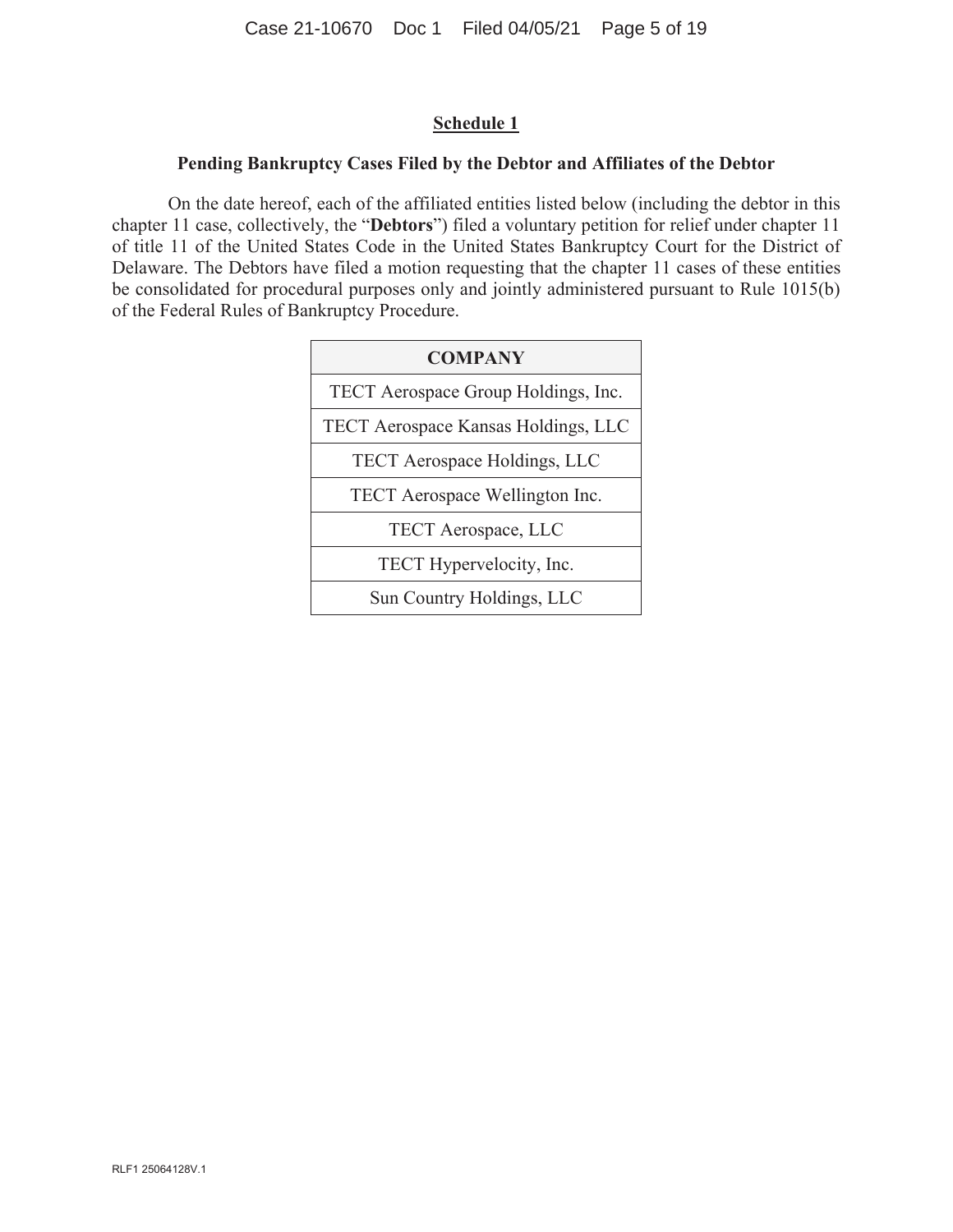## **RESOLUTIONS ADOPTED BY WRITTEN CONSENT**

## **OF THE BOARD OF DIRECTORS OF**

### **TECT AEROSPACE GROUP HOLDINGS, INC.**

April 5, 2021

The undersigned, constituting all of the members of the board of directors (the "**Board**"), of TECT Aerospace Group Holdings, Inc., a Delaware corporation (the "**Company**"), acting pursuant to and in accordance with Section 141(f) of the General Corporation Law of the State of Delaware, does hereby consent to, adopt, and approve by written consent in accordance with applicable law, the following resolutions and each and every action effected thereby:

WHEREAS, the Board has determined it is in the best interests of the Company to engage Winter Harbor, LLC, to provide temporary staff, including the appointment of Shaun Martin as Chief Restructuring Officer, to assist in its financial and operational restructuring, and to perform certain services including financial and cash management, operational, business plans and transactions, bankruptcy related services, and other general tasks subject to the oversight of the Board;

WHEREAS, the Board has reviewed and had the opportunity to ask questions about the materials presented by the members of the Company's management and the legal and financial advisors of the Company regarding the liabilities and liquidity of the Company, the strategic alternatives available, and the impact of the foregoing on the Company's business;

WHEREAS, the Board has had the opportunity to consult with members of the Company's management and the legal and financial advisors of the Company to fully consider each of the strategic alternatives available to the Company;

WHEREAS, the Board has received, reviewed and considered the recommendations of, and the materials presented by, the management of the Company and the Company's legal and financial advisors as to the relative risks and benefits of commencing a voluntary case under chapter 11 of the Bankruptcy Code (the "**Chapter 11 Case**"); and

WHEREAS, the Board believes that taking each of the actions set forth below is advisable and in the best interests of the Company and all of its residual claimants and, therefore, desires to approve the following resolutions.

## **I. Commencement of Chapter 11 Case**

NOW, THEREFORE, BE IT RESOLVED, that the Board has determined, after due consultation with members of the Company's management and the legal and financial advisors of the Company, that it is advisable and in the best interests of the Company and all of its residual claimants, including its creditors and other parties in interest, that the Company shall be, and hereby is, authorized to file, or cause to be filed, a petition seeking relief under the provisions of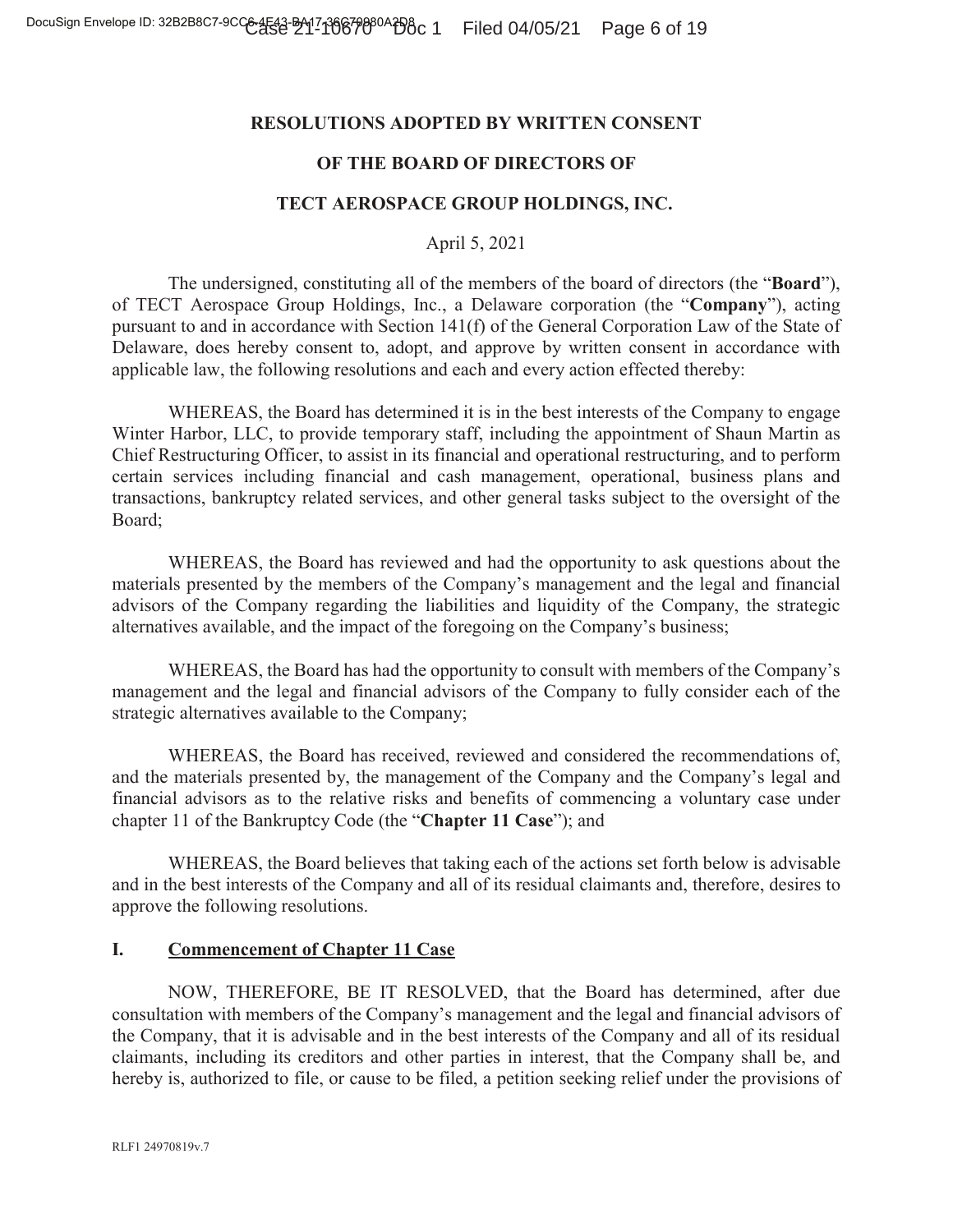chapter 11 of the Bankruptcy Code to commence the Chapter 11 Case and any other order that may be desirable under applicable law; and

RESOLVED FURTHER, that Shaun Martin is appointed as Chief Restructuring Officer of the Company and, acting individually, in his capacity as Chief Restructuring Officer of the Company (the "**Authorized Person**"), is authorized, empowered, and directed to execute and file in the name and on behalf of the Company, and under its corporate seal or otherwise, all plans, petitions, schedules, statements, motions, lists, applications, pleadings, orders, and other documents in the United States Bankruptcy Court for the District of Delaware (the "**Bankruptcy Court**"), and, in connection therewith, to take and perform any and all further acts and deeds which the Authorized Person deems necessary, proper, or desirable in connection with the Company's Chapter 11 Case, including (i) negotiating, executing, delivering, and performing any and all documents, agreements, certificates, and instruments in connection with the transactions and professional retentions set forth in this resolution, (ii) appearing as necessary at all bankruptcy proceedings in the Bankruptcy Court on behalf of the Company and (iii) paying all such expenses where necessary or appropriate in order to carry out fully the intent and accomplish the purposes of the resolutions adopted herein.

## **II. DIP Financing**

RESOLVED, that the proposed debtor-in-possession financing facility (the "**DIP Facility**") pursuant to that certain [*Superpriority Secured Debtor-in-Possession Credit Agreement*] in substantially the form presented to the Board (the "**DIP Credit Agreement**"), and the transactions contemplated thereby are hereby approved, and the Authorized Person shall be, and hereby is, authorized, empowered and directed on behalf of and in the name of the Company, to enter into the DIP Credit Agreement and take all actions necessary and appropriate for the Company to obtain post-petition financing according to the terms negotiated by the Authorized Person under the DIP Facility, including entering into other documents evidencing the DIP Facility, including any loan agreements, documents, notes, guaranties, security agreements, pledge agreements and all other documents, agreements or instruments related thereto (collectively, the "**DIP Credit Documents**") in each case in such form as the Authorized Person may approve, and making changes to the DIP Credit Agreement, as may be deemed necessary or appropriate by the Authorized Person (such approval and the approval of the Board to be conclusively evidenced by the execution thereof or taking of such action by the Authorized Person); and

RESOLVED FURTHER, that the Company is authorized, and the Authorized Person shall be, and hereby is, authorized and empowered, with full power of delegation, on behalf of and in the name of the Company, to execute, deliver, verify and/or file, or cause to be filed and/or executed, delivered or verified (or direct others to do so on their behalf as provided herein), and to amend, supplement or otherwise modify from time to time, all necessary and appropriate documents, including, without limitation, petitions, affidavits, schedules, motions, lists, applications, pleadings and other documents, agreements and papers, including all DIP Credit Documents, in such form as the Authorized Person (or his delegate) may approve and to take any and all actions that the Authorized Person deems advisable, necessary or appropriate in connection with the Chapter 11 Case, any post-petition financing or any cash collateral usage contemplated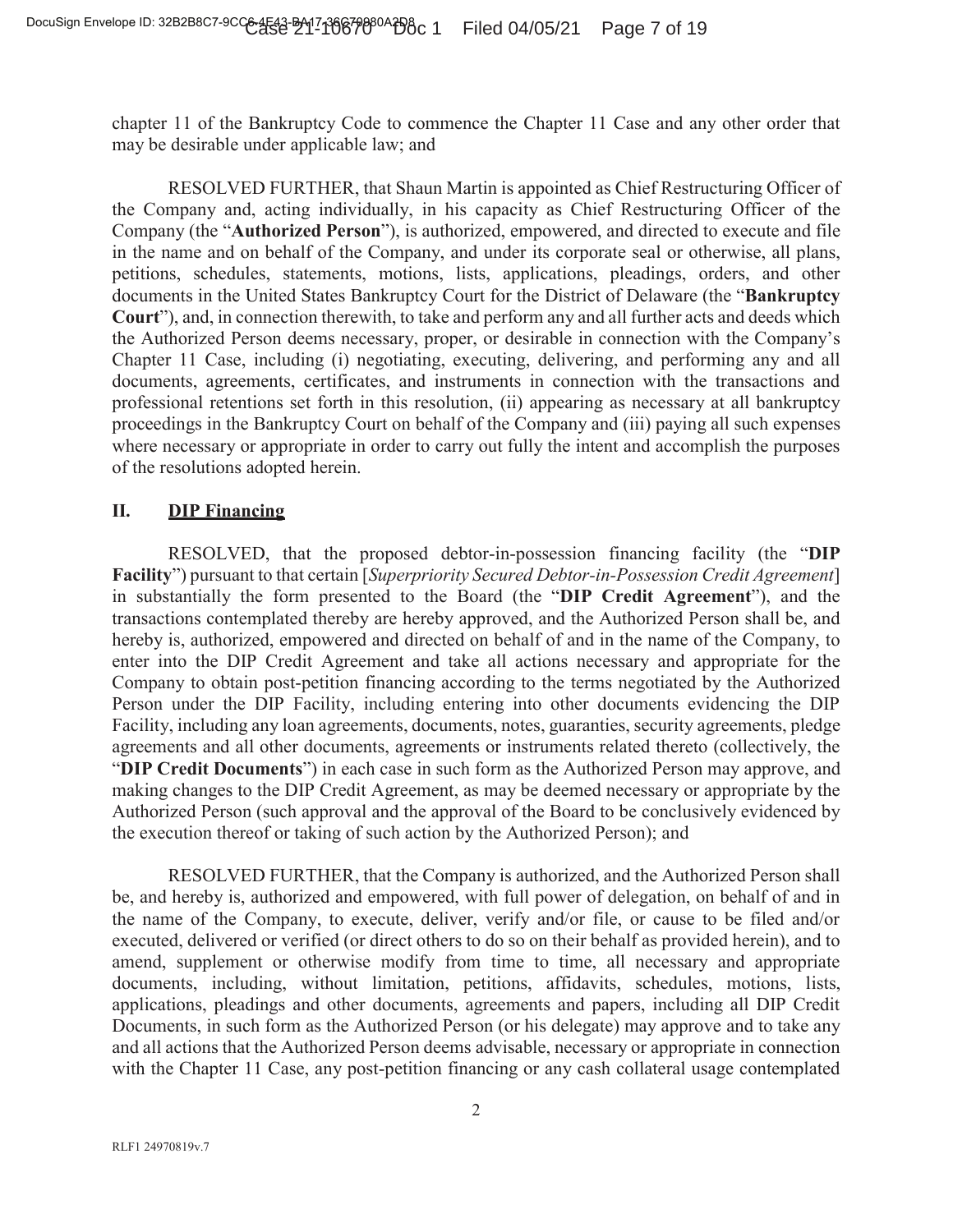hereby or thereby (such approval and the approval of the Board to be conclusively evidenced by the execution thereof or taking of such action by the Authorized Person or any person to whom the Authorized Person's authority hereunder has been delegated).

## **III. Potential Sale Transactions**

RESOLVED, that the Company is hereby authorized, and the Authorized Person shall be, and hereby is, authorized, directed and empowered, on behalf of and in the name of the Company, to file a motion with the Bankruptcy Court seeking approval of bidding procedures to be used to facilitate the sale of all or substantially all of the Company's assets, through one or more sales, pursuant to Section 363 of the Bankruptcy Code (the "**Potential Sale Transactions**"); and

RESOLVED FURTHER, that the Authorized Person be, and hereby is, authorized, directed and empowered on behalf of, and in the name of, the Company, to conduct a marketing process to identify possible purchasers for the Potential Sale Transactions under the supervision of the Bankruptcy Court.

## **IV. Retention of Advisors**

RESOLVED, that the Company is authorized, and the Authorized Person shall be, and hereby is, authorized, empowered and directed on behalf of and in the name of the Company to retain Winter Harbor, LLC, located at 265 Franklin Street, 10<sup>th</sup> Floor, Boston, MA 02110, as restructuring advisors for the Company in the Chapter 11 Case, subject to Bankruptcy Court approval;

RESOLVED FURTHER, that the Company is authorized, and the Authorized Person shall be, and hereby is, authorized, empowered and directed on behalf of and in the name of the Company to retain the law firm of Richards, Layton & Finger, P.A., located at 920 N King St, Wilmington, DE 19801, as counsel for the Company in the Chapter 11 Case, subject to Bankruptcy Court approval;

RESOLVED FURTHER, that the Company is authorized, and the Authorized Person shall be, and hereby is, authorized, empowered and directed on behalf of and in the name of the Company to retain Imperial Capital, LLC, located at 10100 Santa Monica Boulevard, Suite 2400, Los Angeles, CA 90067, as investment banker for the Company in the Chapter 11 Case, subject to Bankruptcy Court approval; and

RESOLVED FURTHER, that the Company is authorized, and the Authorized Person shall be, and hereby is, authorized, empowered and directed on behalf of and in the name of the Company to retain Kurtzman Carson Consultants LLC, located at 222 N. Pacific Coast Highway,  $3<sup>rd</sup>$  Floor, El Segundo, CA 90245, as claims and noticing agent and administrative advisor for the Company in the Chapter 11 Case, subject to Bankruptcy Court approval.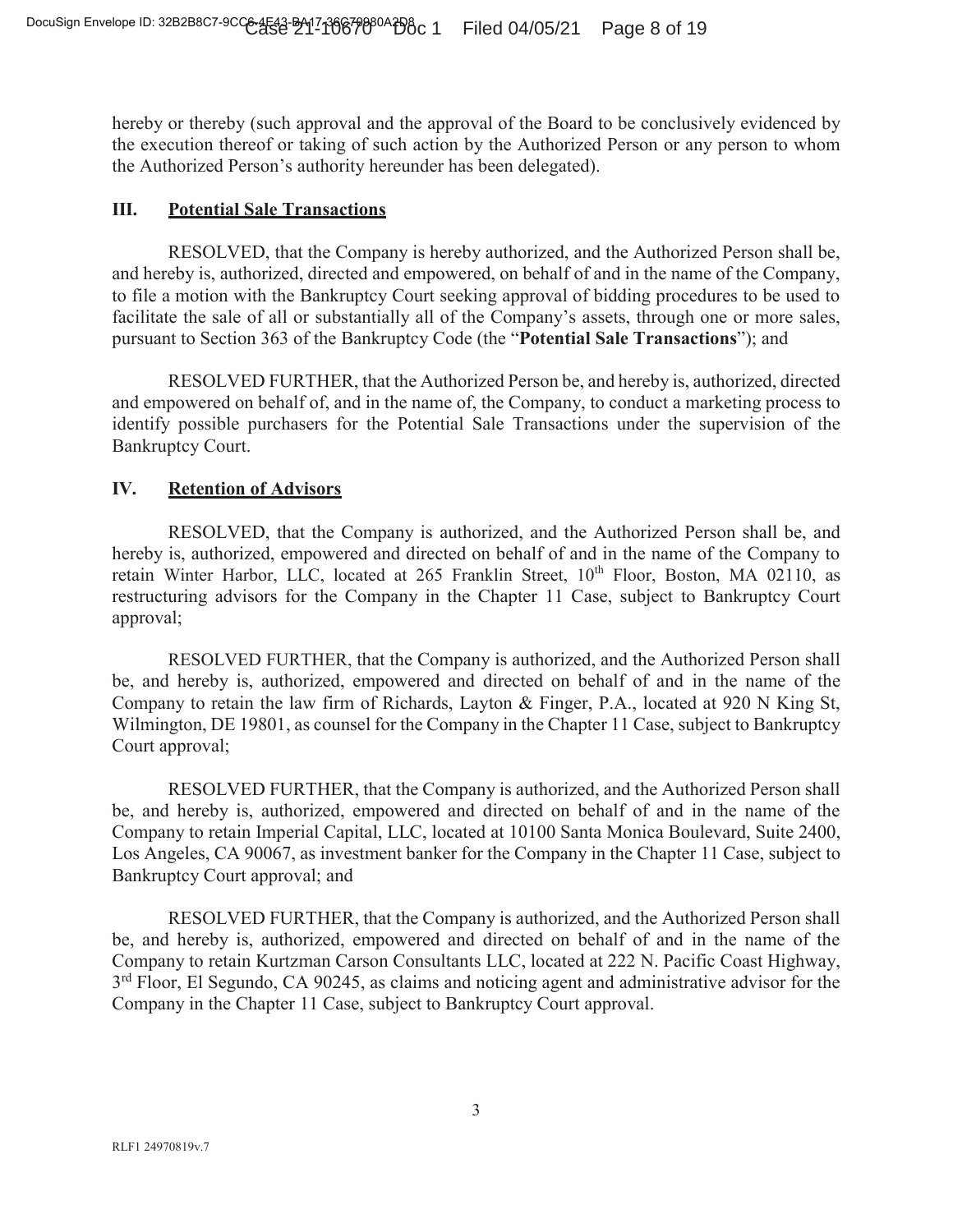## **V. General Authorization and Ratification**

RESOLVED, that the Authorized Person (or his delegate) be, and hereby is, authorized, empowered and directed, for and on behalf of the Company to (a) do and perform all such acts and things and enter into, execute, acknowledge, deliver, and file all such certificates, agreements, acknowledgments, instruments, contracts, statements, and other documents and to take such further actions as the Authorized Person may deem necessary or appropriate to effect the intent and accomplish the purposes of the foregoing resolutions, with the taking of any such action by the Authorized Person being conclusive evidence that the same did meet such standards as set forth above, (b) perform the obligations of the Company under the Bankruptcy Code, with all such actions to be performed in such manner, and all such certificates, instruments, guaranties, notices and documents to be executed and delivered in such form, as the Authorized Person performing or executing the same shall approve, and the performance or execution thereof by the Authorized Person shall be conclusive evidence of the approval thereof by the Authorized Person, the Board and by the Company and (c) pay fees and expenses in connection with the transactions contemplated by the foregoing resolutions; and

RESOLVED FURTHER, that any and all actions taken by the Authorized Person, or by any director, officer or agent of the Company, prior to the date of adoption of the foregoing resolutions, which would have been authorized by the foregoing resolutions but for the fact that such actions were taken prior to such date, be, and each hereby is, ratified, approved, confirmed, and adopted as a duly authorized act of the Company in all respects and for all purposes.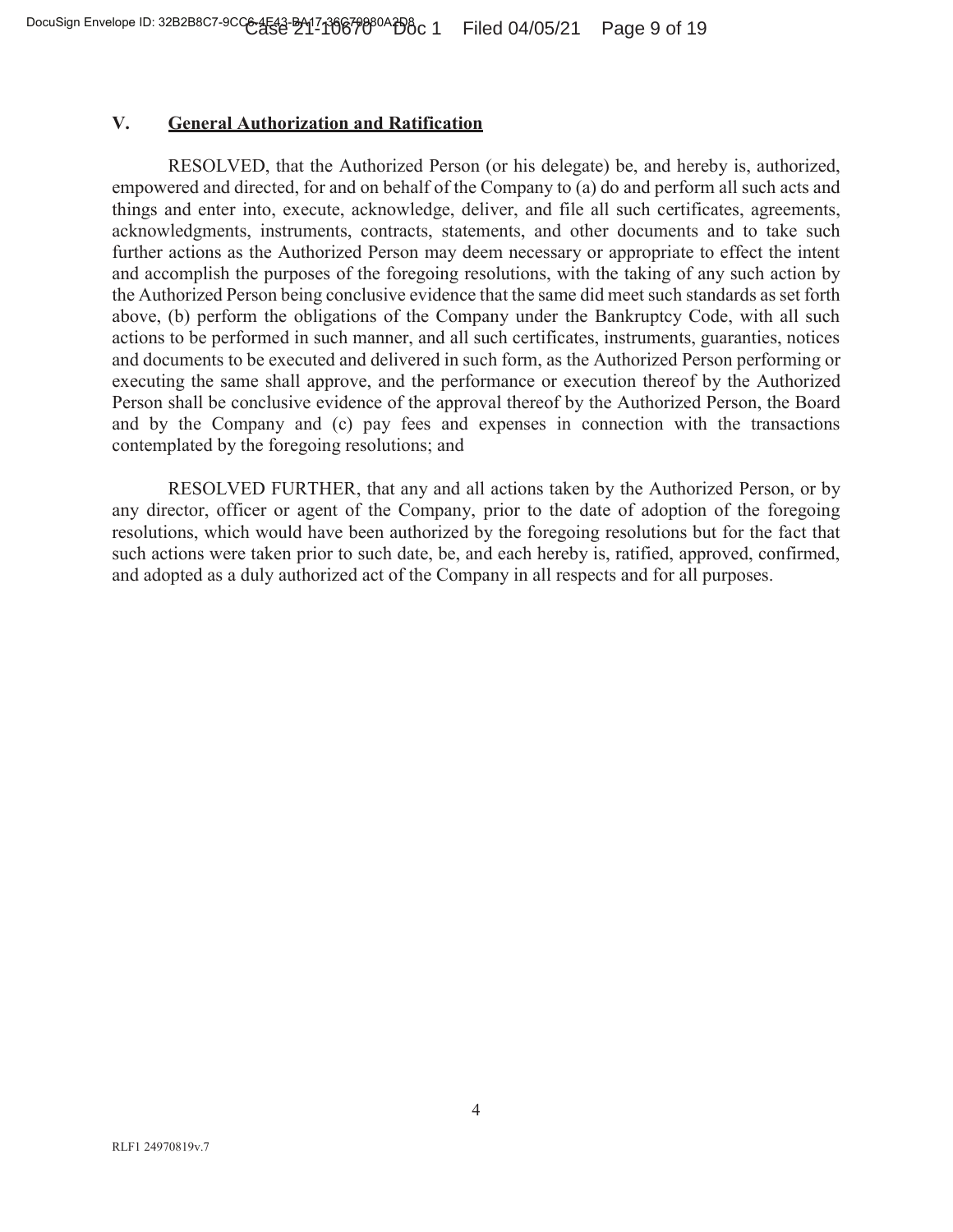**IN WITNESS WHEREOF**, each of the undersigned has executed this action by written

consent as of the date set forth below.

-DocuSigned by: Bernard W Stanek, Ir 4631BF5CAACA496<br>Name: Bernard W. Stanek, Jr. Date: April 5, 2021

-DocuSigned by: William Coopuillette

SASE ENGLISHE AND THE SASE ENGLISHED NAME: WILLIAM H. Coquillette Date: April 5. 2021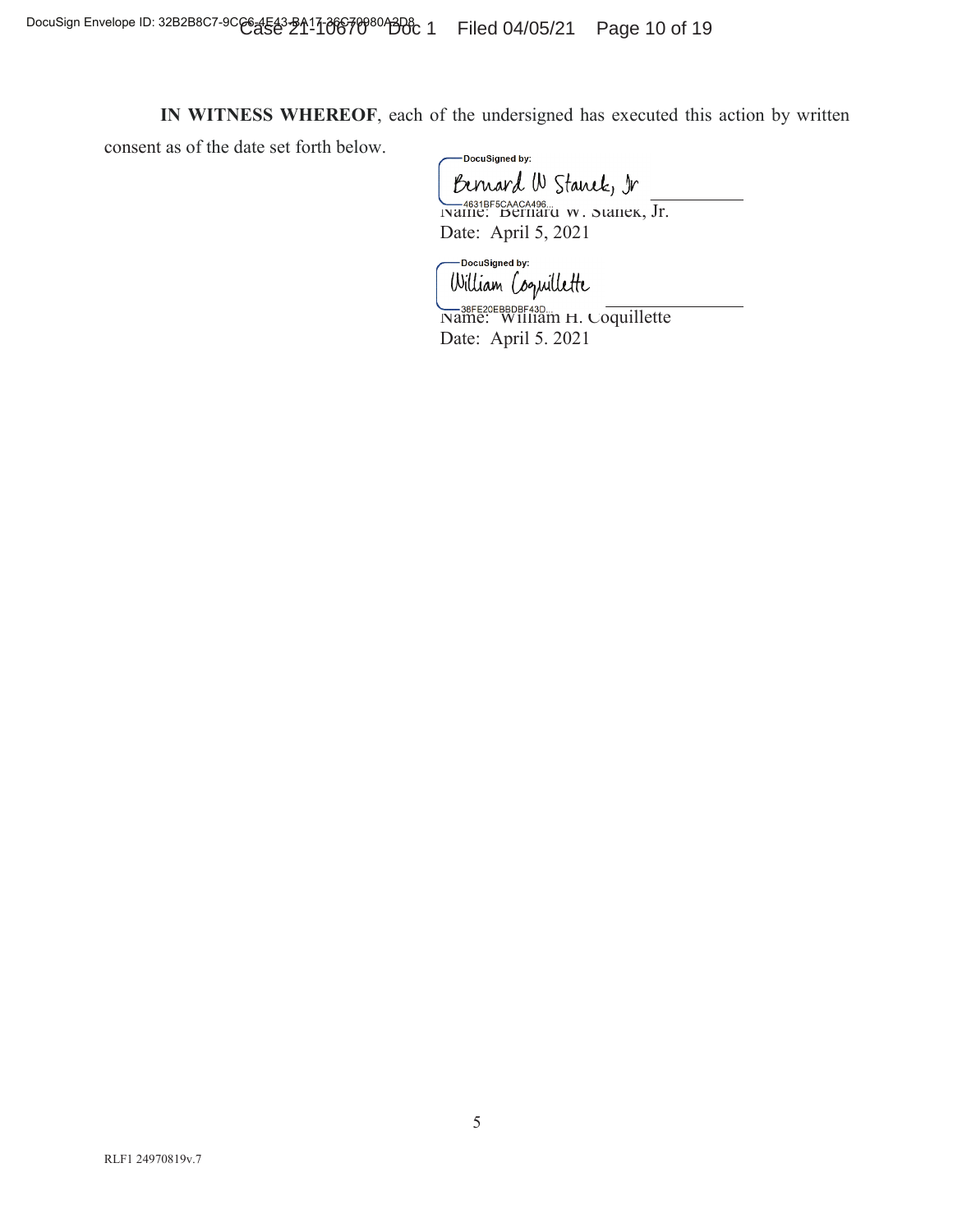## **UNITED STATES BANKRUPTCY COURT DISTRICT OF DELAWARE**

| In re                          |  |
|--------------------------------|--|
|                                |  |
| TECT AEROSPACE GROUP HOLDINGS, |  |
| INC., et al.,                  |  |
|                                |  |
| Debtors.                       |  |
|                                |  |

*In re* **: Chapter 11** 

**Case No. 21– \_\_\_\_\_ (\_\_\_)** 

 **: Joint Administration Requested** 

## **CONSOLIDATED STATEMENT OF CORPORATE OWNERSHIP**

Pursuant to Fed. R. Bankr. P. 1007(a)(1) and Fed. R. Bankr. P. 7007.1, attached hereto as **Exhibit A** is an organizational chart reflecting all of the ownership interests in TECT Aerospace Group Holdings, Inc. and its debtor-affiliates in the above-captioned chapter 11 cases (collectively, the "**Debtors**"). The Debtors respectfully represent as follows in support of this consolidated corporate ownership statement:

1. The following entities own, directly or indirectly, the below equity interests in TECT Aerospace Group Holdings, Inc.:

- a. Kenneth E Glass Trust 5/27/99 owns 100% of the Class A voting shares of TECT Aerospace Group Holdings, Inc.
- b. Glass Holdings, LLC owns approximately 80.9% of the Class B nonvoting shares of TECT Aerospace Group Holdings, Inc.
- c. Glass Charitable Remainder Unitrust 07/29/00 owns approximately 18.6% of the Class B non-voting shares of TECT Aerospace Group Holdings, Inc.
- d. UCA Executive Investment, LLC owns approximately 0.5% of the Class B non-voting shares of TECT Aerospace Group Holdings, Inc.
- 2. TECT Aerospace Group Holdings, Inc. directly owns 100% of the membership interests of:
	- a. TECT Aerospace Kansas Holdings, LLC; and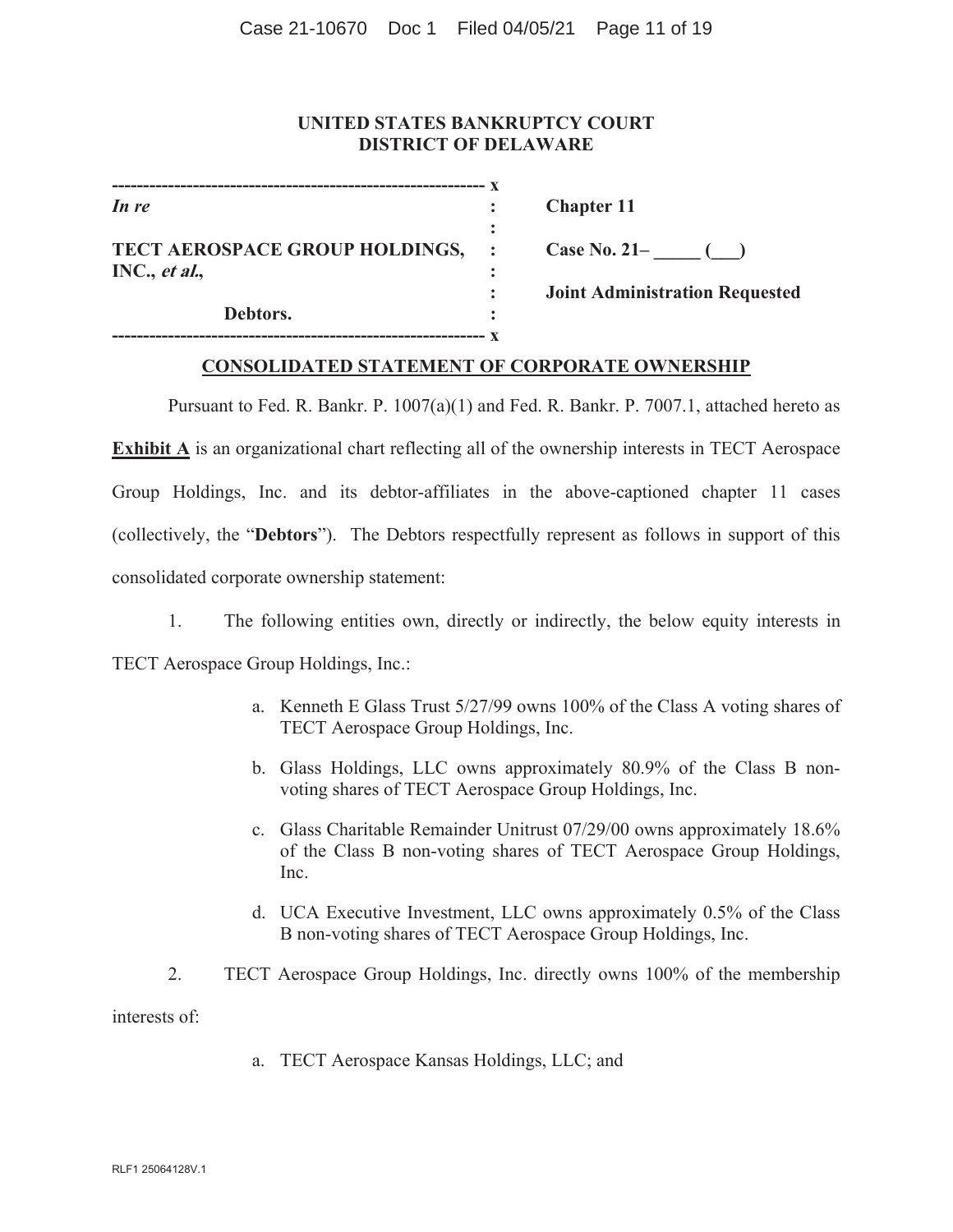## Case 21-10670 Doc 1 Filed 04/05/21 Page 12 of 19

b. TECT Aerospace Holdings, LLC.

3. TECT Aerospace Kansas Holdings, LLC directly owns 100% of the equity interests of:

- a. TECT Aerospace Wellington Inc.; and
- b. TECT Hypervelocity, Inc.
- 4. TECT Aerospace Holdings, LLC directly owns 100% of the membership interests

of:

- a. TECT Aerospace, LLC; and
- b. Sun Country Holdings, LLC.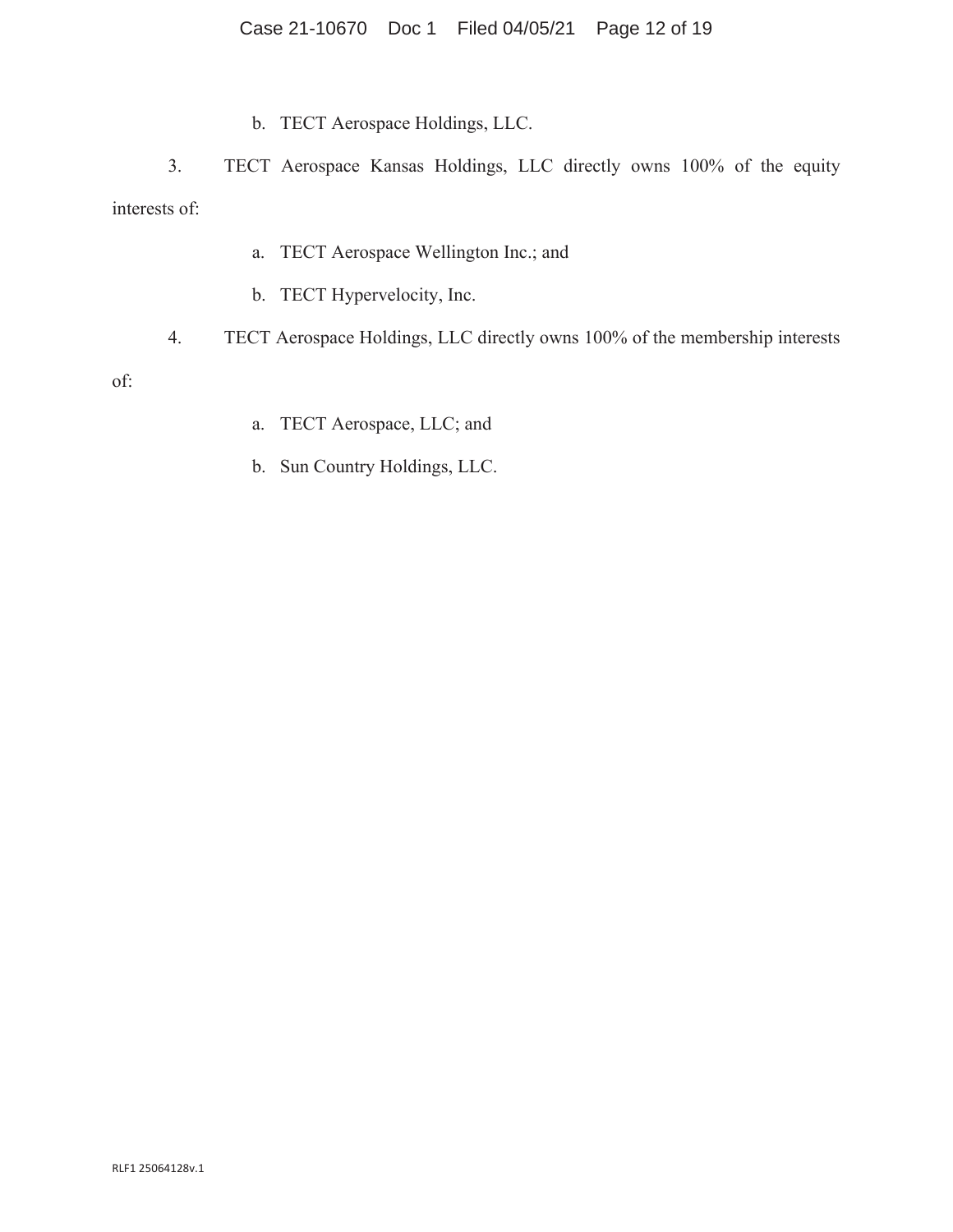# **Exhibit A**

## **Organizational Chart**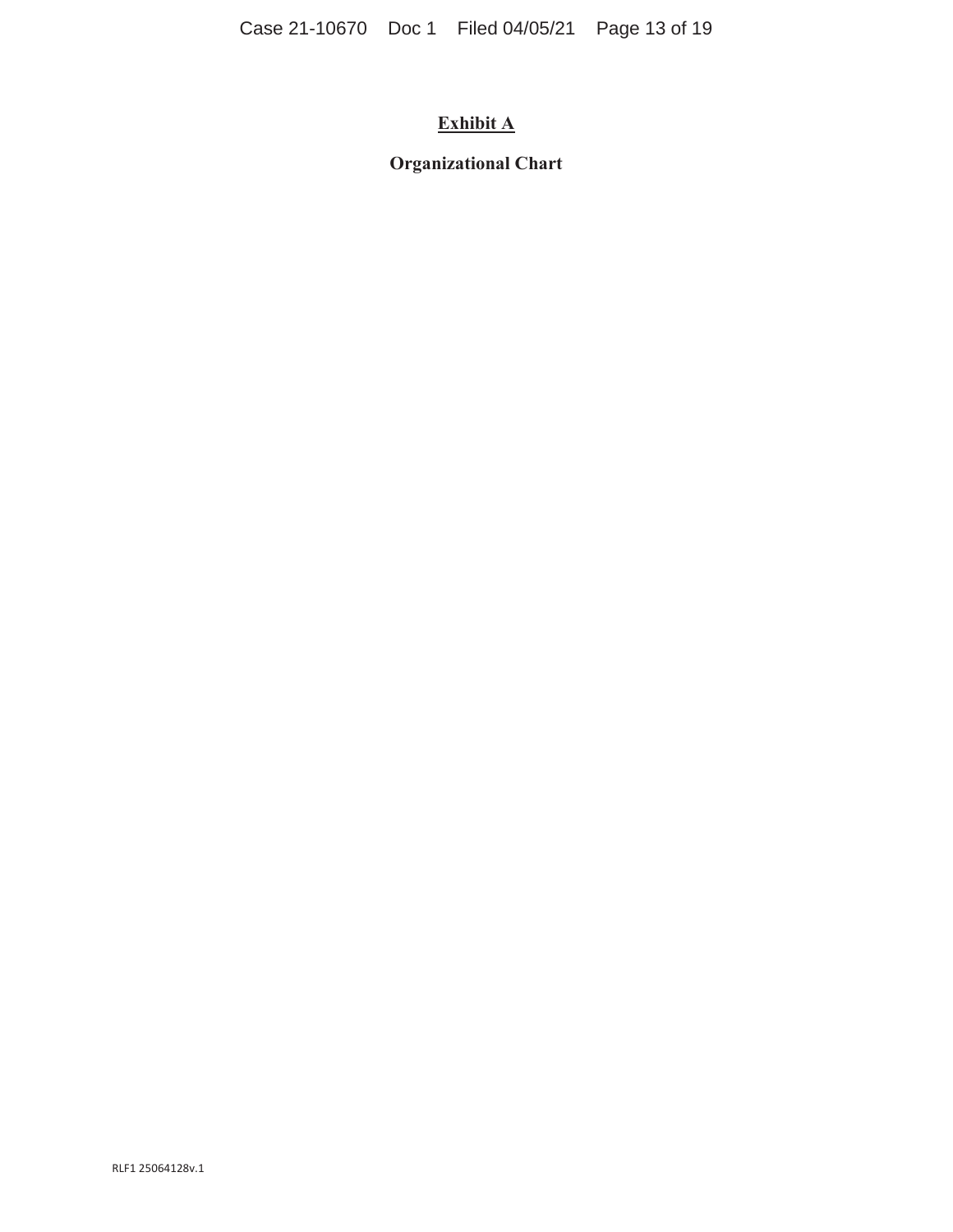# **TECT Aerospace Organizational Chart**



Non-Debtor (state of

formation)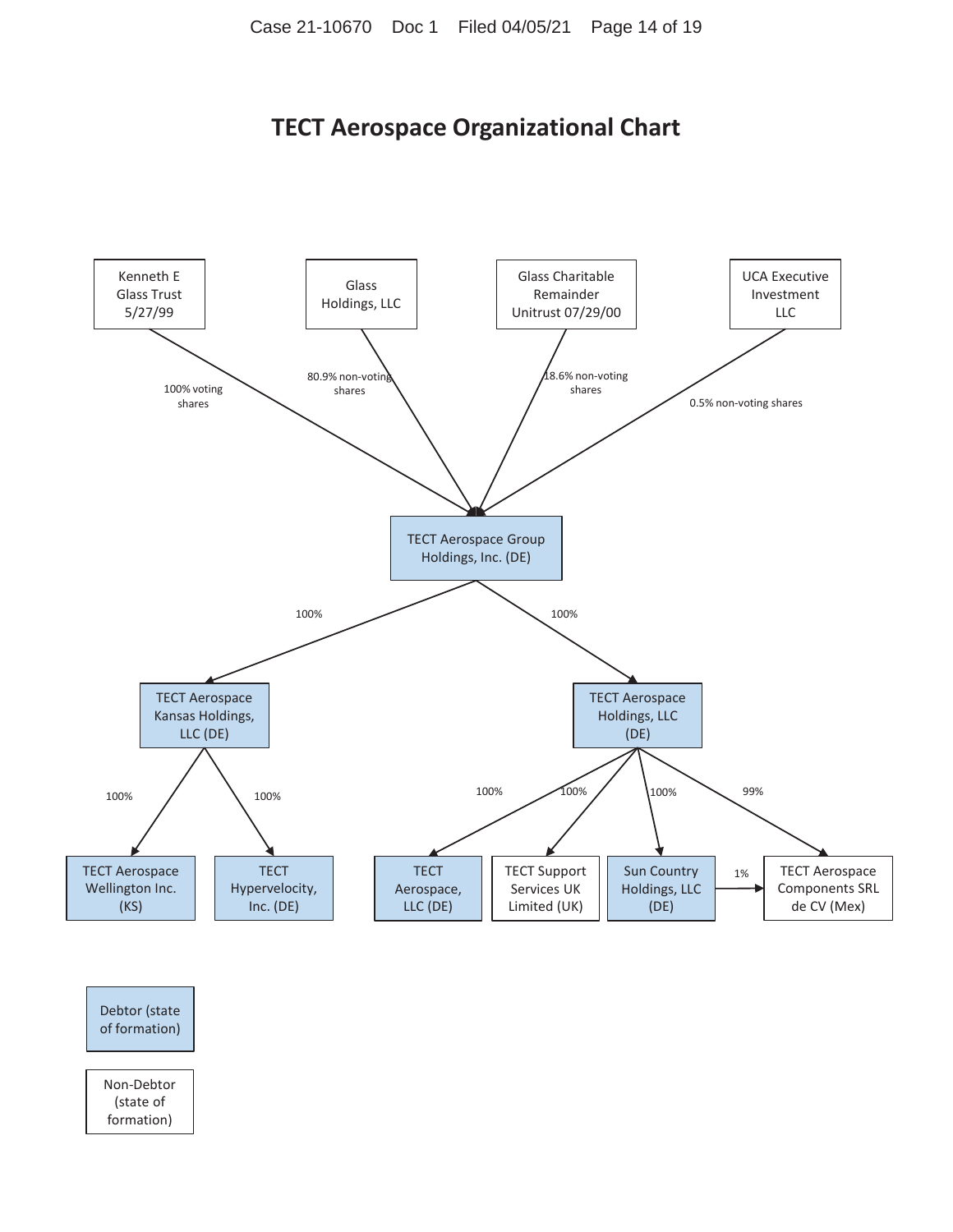## **UNITED STATES BANKRUPTCY COURT DISTRICT OF DELAWARE**

| In re                          |  |
|--------------------------------|--|
|                                |  |
| TECT AEROSPACE GROUP HOLDINGS, |  |
| INC., et al.,                  |  |
|                                |  |
| Debtors.                       |  |

**------------------------------------------------------------ x** 

*In re* **: Chapter 11** 

Case No. 21– <u>\_\_\_</u> (\_\_)

 **: Joint Administration Requested** 

## **LIST OF EQUITY SECURITY HOLDERS**

The following is a list of TECT Aerospace Group Holdings, Inc.'s equity security

holders. This list has been prepared in accordance with Fed. R. Bankr. P. 1007(a)(3) for filing in

this chapter 11 case.

| <b>Holder Name</b>                                        | <b>Mailing Address</b><br>of Holder                            | Percentage of<br><b>Interests Held</b>      |
|-----------------------------------------------------------|----------------------------------------------------------------|---------------------------------------------|
| Kenneth E Glass Trust<br>5/27/99                          | Two Town Square<br>Boulevard, Suite 310<br>Asheville, NC 28803 | 100% of the Class<br>A voting shares        |
| Glass Holdings, LLC                                       | Two Town Square<br>Boulevard, Suite 310<br>Asheville, NC 28803 | 80.9% of the Class<br>B non-voting shares   |
| Glass Charitable<br><b>Remainder Unitrust</b><br>07/29/00 | Two Town Square<br>Boulevard, Suite 310<br>Asheville, NC 28803 | 18.6% of the Class<br>B non-voting shares   |
| <b>UCA</b> Executive<br>Investment LLC                    | Two Town Square<br>Boulevard, Suite 310<br>Asheville, NC 28803 | $0.5\%$ of the Class B<br>non-voting shares |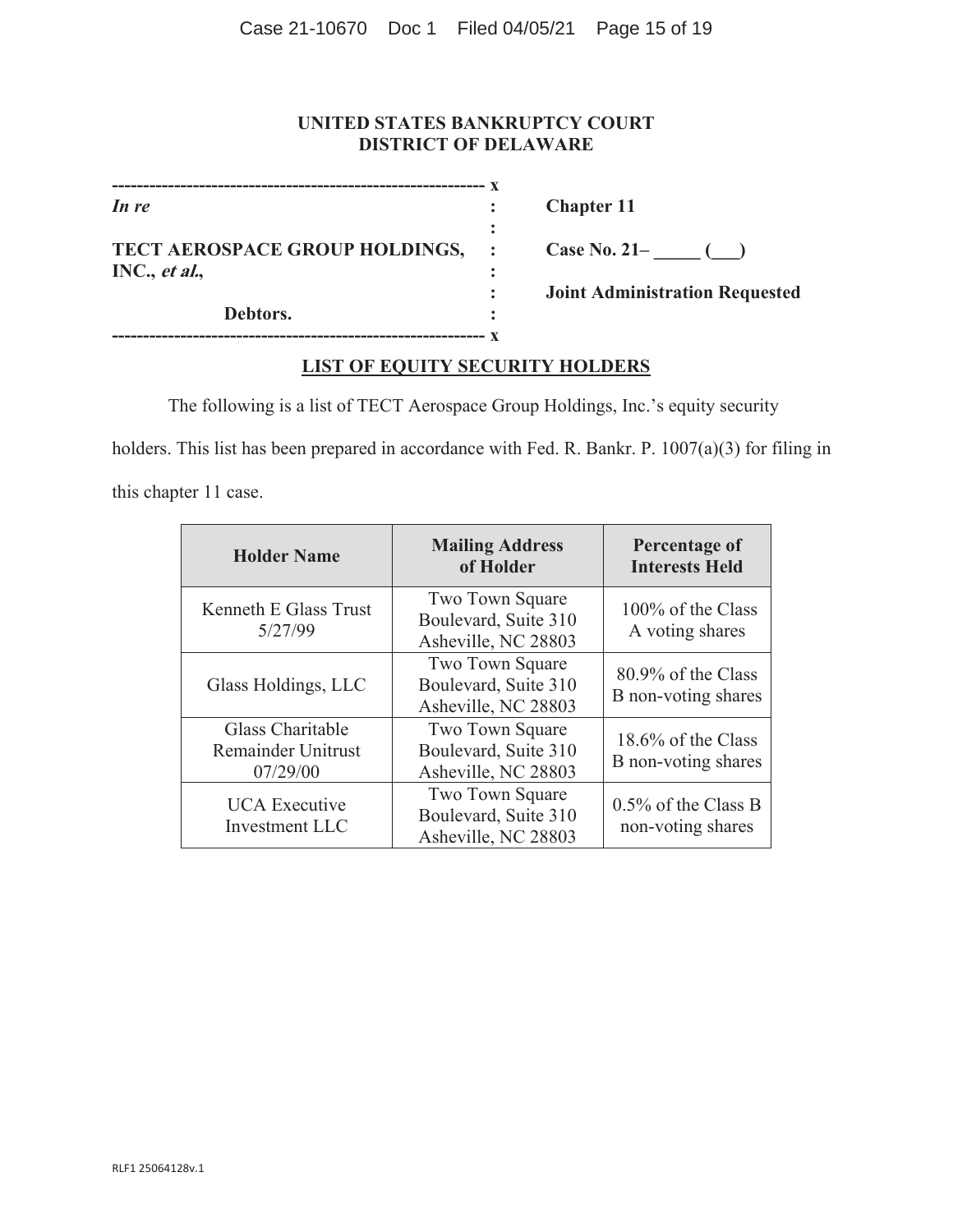| Fill in this information to identify the case and this filing:          |
|-------------------------------------------------------------------------|
| Debtor Name TECT Aerospace Group Holdings, Inc.                         |
| United States Bankruptcy Court for the: District of Delaware<br>(State) |
|                                                                         |

## Official Form 202

## **Declaration Under Penalty of Perjury for Non-Individual Debtors** 12/15

**An individual who is authorized to act on behalf of a non-individual debtor, such as a corporation or partnership, must sign and submit this form for the schedules of assets and liabilities, any other document that requires a declaration that is not included in the document, and any amendments of those documents. This form must state the individual's position or relationship to the debtor, the identity of the document, and the date. Bankruptcy Rules 1008 and 9011.** 

**WARNING -- Bankruptcy fraud is a serious crime. Making a false statement, concealing property, or obtaining money or property by fraud in connection with a bankruptcy case can result in fines up to \$500,000 or imprisonment for up to 20 years, or both. 18 U.S.C. §§ 152, 1341, 1519, and 3571.**

| <b>Declaration and signature</b> |  |
|----------------------------------|--|
|                                  |  |

I am the president, another officer, or an authorized agent of the corporation; a member or an authorized agent of the partnership; or another individual serving as a representative of the debtor in this case.

I have examined the information in the documents checked below and I have a reasonable belief that the information is true and correct:

- ܆ *Schedule A/B: Assets–Real and Personal Property (Official Form 206A/B)*
- ܆ *Schedule D: Creditors Who Have Claims Secured by Property (Official Form 206D)*
- ܆ *Schedule E/F: Creditors Who Have Unsecured Claims (Official Form 206E/F)*
- ܆ *Schedule G: Executory Contracts and Unexpired Leases (Official Form 206G)*
- ܆ *Schedule H: Codebtors (Official Form 206H)*
- ܆ *Summary of Assets and Liabilities for Non-Individuals (Official Form 206Sum)*
- ܆ *Amended Schedule*
- ܆ *Chapter 11 or Chapter 9 Cases: Consolidated List of Creditors Who Have the 30 Largest Unsecured Claims and Are Not Insiders (Official Form 204)*
- ܈ *Other document that requires a declaration Consolidated Statement of Corporate Ownership and List of Equity Security Holders*

I declare under penalty of perjury that the foregoing is true and correct.

Executed on 04/05/2021<br>MM / DD / YYYY

**x** /s/ Shaun Martin

Signature of individual signing on behalf of debtor

Shaun Martin Printed name

Authorized Person, Chief Restructuring Officer Position or relationship to debtor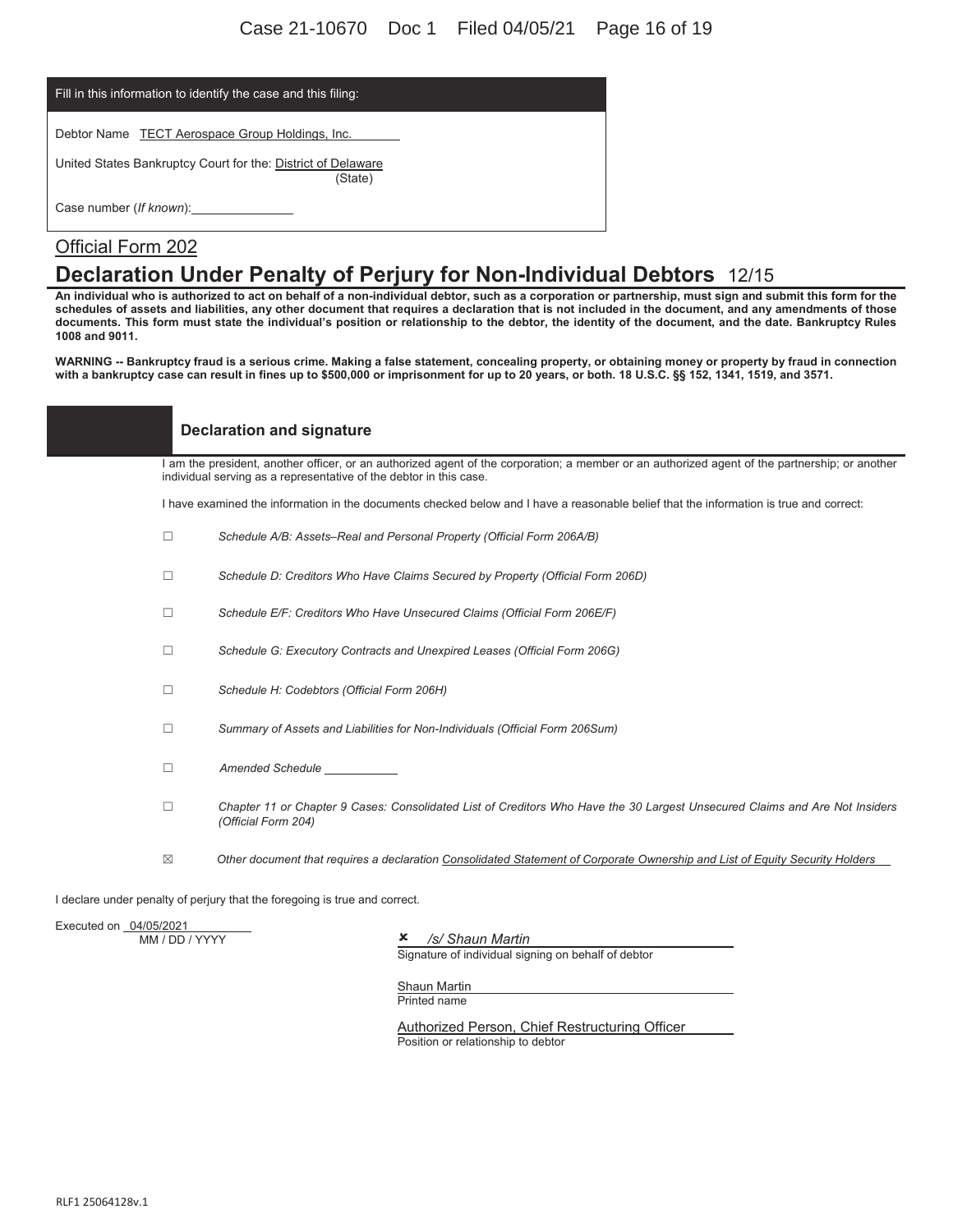#### **Fill in this information to identify the case:**

Debtor name: TECT Aerospace Group Holdings, Inc.

United States Bankruptcy Court for the District of Delaware

Case number (If known):

 $\square$  Check if this is an amended filing

**12/15**

#### Official Form 204

#### **Chapter 11 or Chapter 9 Cases: List of Creditors Who Have the 30 Largest Unsecured Claims and Are Not Insiders**

A list of creditors holding the 30 largest unsecured claims must be filed in a Chapter 11 or Chapter 9 case. Include claims which the debtor disputes. Do not include claims by any person or entity who is an<br>insider, as def **the 30 largest unsecured claims.** 

| Name of creditor and complete<br>mailing address, including zip code |                                                                                                                              | Name, telephone number, and<br>email address of creditor<br>contact                                                                     | Nature of the claim<br>(for example, trade<br>debts, bank loans,<br>professional<br>services, and<br>government<br>contracts) | Indicate if<br>claim is<br>contingent,<br>unliquidated,<br>or disputed | Amount of unsecured claim<br>If the claim is fully unsecured, fill in only unsecured<br>claim amount. If claim is partially secured, fill in<br>total claim amount and deduction for value of<br>collateral or setoff to calculate unsecured claim. |                                                             |                           |  |
|----------------------------------------------------------------------|------------------------------------------------------------------------------------------------------------------------------|-----------------------------------------------------------------------------------------------------------------------------------------|-------------------------------------------------------------------------------------------------------------------------------|------------------------------------------------------------------------|-----------------------------------------------------------------------------------------------------------------------------------------------------------------------------------------------------------------------------------------------------|-------------------------------------------------------------|---------------------------|--|
|                                                                      |                                                                                                                              |                                                                                                                                         |                                                                                                                               |                                                                        | Total claim, if<br>partially<br>secured                                                                                                                                                                                                             | <b>Deduction for</b><br>value of<br>collateral or<br>setoff | <b>Unsecured</b><br>claim |  |
|                                                                      | THE BOEING COMPANY<br>100 N. RIVERSIDE PLAZA<br>CHICAGO. IL 60606                                                            | EDWARD J. NEVERIL<br>EMAIL: EDWARD.J.NEVERIL@BOEING.COM                                                                                 | <b>MATERIAL</b><br>ADVANCES /<br>TRADE                                                                                        |                                                                        |                                                                                                                                                                                                                                                     |                                                             | 18,345,485.03<br>\$       |  |
| $\overline{2}$                                                       | SPIRIT AEROSYSTEMS INC<br>3801 S OLIVER STREET<br>WICHITA, KS 67210                                                          | <b>STUART HARRISON</b><br>PHONE: 316-526-3809<br>FAX: 866-526-8970<br>EMAIL: STUART.HARRISON@SPIRITAERO.COM                             | <b>MATERIAL</b><br>ADVANCES /<br>TRADE                                                                                        |                                                                        |                                                                                                                                                                                                                                                     |                                                             | 4,181,184.98<br>\$        |  |
| 3                                                                    | ALL METAL SERVICES LTD<br>1738 GENERAL GEORGE PATTON DRIVE<br>BRENTWOOD, TN 37027                                            | ERIC BEARD<br>PHONE: 615-276-0400<br>FAX: 615-377-0103<br>EMAIL: EBEARD@AMIMETALS.COM                                                   | TRADE                                                                                                                         |                                                                        |                                                                                                                                                                                                                                                     |                                                             | 1,009,528.24<br>\$        |  |
| 4                                                                    | WM F HURST CO LLC<br>2121 SOUTHWEST BLVD<br>WICHITA, KS 67213                                                                | <b>JASON MULLEN</b><br>PHONE: 316-942-7474<br>FAX: 316-942-1539<br>EMAIL: JMULLEN@WMHURST.COM                                           | TRADE                                                                                                                         |                                                                        |                                                                                                                                                                                                                                                     |                                                             | \$<br>976,301.80          |  |
| 5                                                                    | <b>MECADAQ TARNOS</b><br>FLEESON, GOOING, COULSON & KITCH LLC<br><b>301 N MAIN</b><br><b>SUITE 1900</b><br>WICHITA, KS 67202 | DAVID G SEELY<br>PHONE: 316-267-7631<br>FAX: 316-267-1754<br>EMAIL: DSEELY@FLEESON.COM                                                  | LAWSUIT                                                                                                                       | Contingent<br>Unliquidated<br>Disputed                                 |                                                                                                                                                                                                                                                     |                                                             | 911,341.00<br>\$          |  |
| 6                                                                    | UNIVERSAL ALLOY CORPORATION<br>180 LAMAR HALEY PARKWAY<br>CANTON, GA 30114                                                   | MIKE COLT<br>PHONE: 770-479-7230<br>FAX: 770-720-7716; 678-880-1476<br>EMAIL: MIKE.COLT@UNIVERSALALLOY.COM                              | TRADE                                                                                                                         |                                                                        |                                                                                                                                                                                                                                                     |                                                             | 818,004.43<br>\$          |  |
|                                                                      | KISER MANUFACTURING CO<br>601 E US HWY 160<br>ARGONIA, KS 67004                                                              | JERRY KISER & BOB RANDALL<br>PHONE: 620-435-6981<br>FAX: 620-435-6900<br>EMAIL: BRANDALL@KISERMFG.NET                                   | <b>INVENTORY</b>                                                                                                              | Contingent<br>Unliquidated<br>Disputed                                 |                                                                                                                                                                                                                                                     |                                                             | 507,808.38<br>\$          |  |
| 8                                                                    | SPIRIT AEROSYSTEMS PROCESSING<br>3801 S OLIVER STREET<br>WICHITA, KS 67210                                                   | <b>STUART HARRISON</b><br>PHONE: 316-526-3809<br>FAX: 866-526-8970<br>EMAIL: STUART.HARRISON@SPIRITAERO.COM                             | TRADE                                                                                                                         |                                                                        |                                                                                                                                                                                                                                                     |                                                             | 447,002.87<br>\$          |  |
| 9                                                                    | GLOBAL MACHINE WORKS INC.<br>19130 59TH DRIVE NE<br>ARLINGTON, WA 98223                                                      | <b>BRAD STUCZYNSKI</b><br>PHONE: 360-403-8432<br>FAX: 360-435-6387<br>EMAIL: BRAD@GLOBALMACHINEWORKS.COM                                | TRADE                                                                                                                         |                                                                        |                                                                                                                                                                                                                                                     |                                                             | 381,479.83<br>\$          |  |
| 10                                                                   | HYTEK FINISHES CO<br>8127 S 216TH STREET<br>KENT, WA 98032-1996                                                              | <b>MARTY DUNN</b><br>PHONE: 253-796-4523<br>FAX: 253-872-7214<br>EMAIL: MARTY.DUNN@HYTEKFINISHES.COM                                    | TRADE                                                                                                                         |                                                                        |                                                                                                                                                                                                                                                     |                                                             | \$<br>380,412.70          |  |
| 11                                                                   | <b>COLLINS AEROSPACE</b><br>2901 NORTHERN CROSS BLVD<br>FORT WORTH, TX 76107                                                 | KAITLIN LANG<br>PHONE: 704-423-7000<br>FAX: 704-423-7002<br>EMAIL: KAITLIN.LANG@COLLINS.COM                                             | <b>MATERIAL</b><br><b>ADVANCES</b>                                                                                            |                                                                        |                                                                                                                                                                                                                                                     |                                                             | 300,000.00<br>\$          |  |
| 12                                                                   | ALUMINUM PRECISION PRODUCTS<br>3333 W WARNER AVE<br>SANTA ANA, CA 92704                                                      | <b>GREGORY KEELER</b><br>PHONE: 714-427-3336<br>FAX: 714-540-8662<br>EMAIL: GARNEDO@ALUMINUMPRECISION.COM;<br>APP@ALUMINUMPRECISION.COM | TRADE                                                                                                                         |                                                                        |                                                                                                                                                                                                                                                     |                                                             | 293,419.70<br>\$          |  |
|                                                                      | 13 QUALITY STAMPING & MACHINING INC<br>1907 137TH AVE E<br>SUMNER, WA 98390                                                  | CHUCK GIRTZ<br>PHONE: 253-863-5770<br>FAX: 253-863-0657; 320-589-3637<br>EMAIL: CHUCK@QUALSTAMP.COM                                     | <b>TRADE</b>                                                                                                                  |                                                                        |                                                                                                                                                                                                                                                     |                                                             | 158,190.00                |  |
| 14                                                                   | OMEGA PRECISION<br>7929 44TH AVE W<br>SUITE G<br>MUKILTEO, WA 98275-2700                                                     | <b>GENERAL COUNSEL</b><br>PHONE: 973-256-3422<br>FAX: 973-256-6171                                                                      | TRADE                                                                                                                         |                                                                        |                                                                                                                                                                                                                                                     |                                                             | 139,369.83<br>\$          |  |
| 15                                                                   | HONEYCUTT MANUFACTURING<br>12402 EVERGREEN DRIVE<br>MUKILTEO, WA 98275                                                       | <b>NICK HONEYCUTT</b><br>PHONE: 425-493-0525<br>FAX: 425-493-0527<br>EMAIL: NICK@HONEYCUTT-MFG.COM                                      | TRADE                                                                                                                         |                                                                        |                                                                                                                                                                                                                                                     |                                                             | 130,262.93<br>\$          |  |
| 16                                                                   | BOEING DISTRIBUTION SERVICES INC.<br>10900 E 26TH STREET NORTH<br>WICHITA, KS 67226                                          | <b>JERRAD BRENZIKOFER</b><br>PHONE: 316-630-4963<br>FAX: 316-630-4990<br>EMAIL: JERRAD.BRENZIKOFER@BOEINGDISTRIBUTION.COM               | TRADE                                                                                                                         |                                                                        |                                                                                                                                                                                                                                                     |                                                             | 115,550.13<br>\$          |  |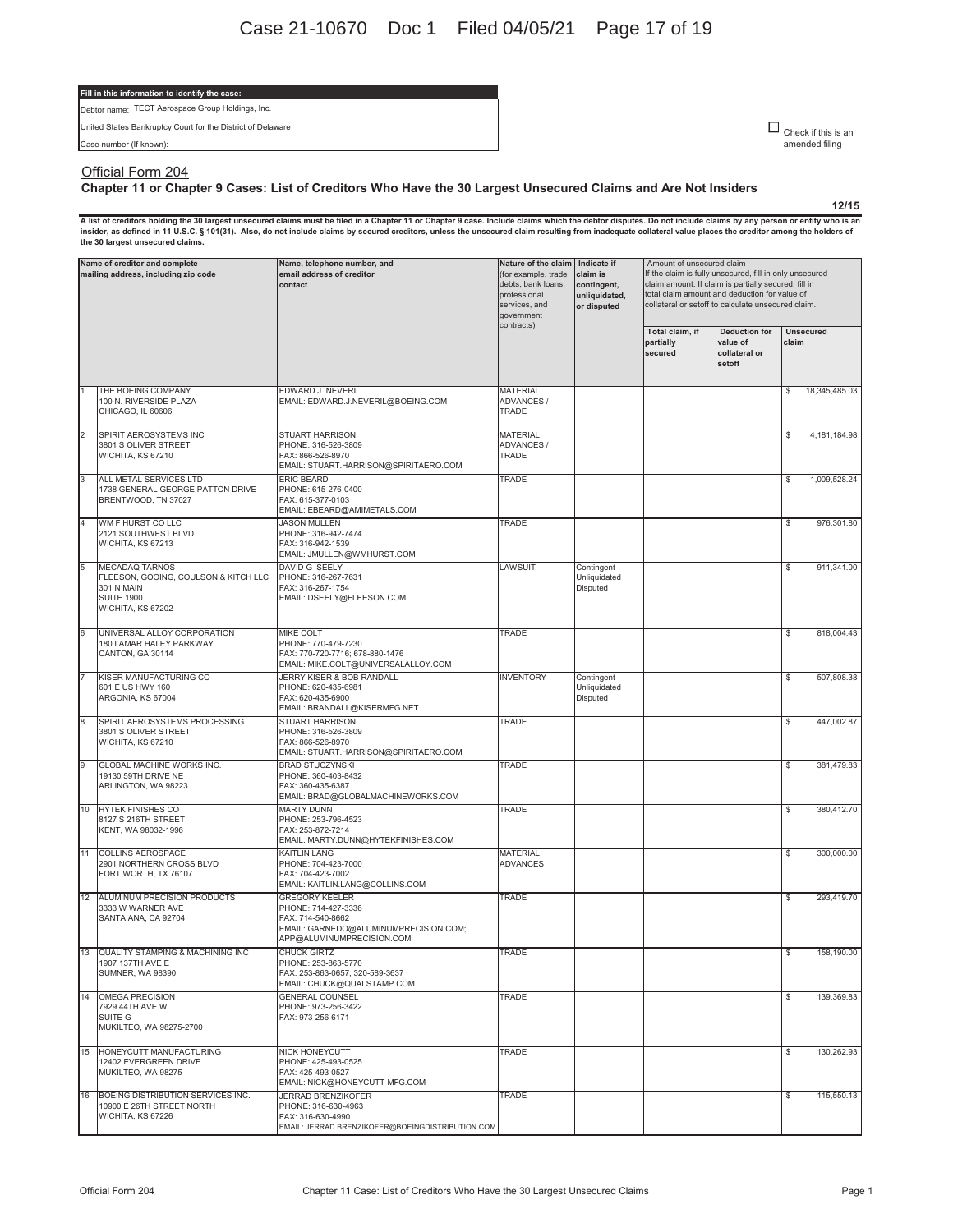# Case 21-10670 Doc 1 Filed 04/05/21 Page 18 of 19

| Name of creditor and complete<br>mailing address, including zip code |                                                                                                                         | Name, telephone number, and<br>email address of creditor<br>contact                                                                      | Nature of the claim   Indicate if<br>(for example, trade<br>debts, bank loans,<br>professional<br>services, and<br>government<br>contracts) | claim is<br>contingent,<br>unliquidated,<br>or disputed | Amount of unsecured claim<br>If the claim is fully unsecured, fill in only unsecured<br>claim amount. If claim is partially secured, fill in<br>total claim amount and deduction for value of<br>collateral or setoff to calculate unsecured claim. |                                                             |                           |            |
|----------------------------------------------------------------------|-------------------------------------------------------------------------------------------------------------------------|------------------------------------------------------------------------------------------------------------------------------------------|---------------------------------------------------------------------------------------------------------------------------------------------|---------------------------------------------------------|-----------------------------------------------------------------------------------------------------------------------------------------------------------------------------------------------------------------------------------------------------|-------------------------------------------------------------|---------------------------|------------|
|                                                                      |                                                                                                                         |                                                                                                                                          |                                                                                                                                             |                                                         | Total claim, if<br>partially<br>secured                                                                                                                                                                                                             | <b>Deduction for</b><br>value of<br>collateral or<br>setoff | <b>Unsecured</b><br>claim |            |
| 17                                                                   | <b>BLACKHAWK INDUSTRIAL</b><br>1501 SW EXPRESSWAY DRIVE<br>BROKEN ARROW, OK 74012                                       | <b>KARL SCOTT</b><br>PHONE: 918-610-4617<br>FAX: 855-610-2001<br>EMAIL: KARL.SCOTT@BLACKHAWKID.COM                                       | TRADE                                                                                                                                       |                                                         |                                                                                                                                                                                                                                                     |                                                             | \$                        | 110,952.38 |
| 18                                                                   | <b>SUNSHINE METALS INC</b><br>1228 SHERBORN STREET<br>CORONA, CA 92879                                                  | <b>GAGE PIANCONE</b><br>PHONE: 888-638-2514; 714-441-8120<br>FAX: 714-773-9901<br>EMAIL: SALES@SUNSHINEMETALS.COM                        | TRADE                                                                                                                                       |                                                         |                                                                                                                                                                                                                                                     |                                                             | \$                        | 107,089.92 |
| 19                                                                   | <b>DYNOMAX</b><br>1535 ABBOTT DRIVE<br>WHEELING, IL 60090                                                               | MARCY PEROO<br>PHONE: 847-680-8833<br>FAX: 847-680-8838<br>EMAIL: MPEROO@DYNOMAXINC.COM                                                  | <b>MATERIAL</b><br>ADVANCES                                                                                                                 |                                                         |                                                                                                                                                                                                                                                     |                                                             | \$                        | 90,635.28  |
| 20                                                                   | <b>DIVERSIFIED SERVICES INC</b><br>27 CLARK AVE<br>WELLINGTON, KS 67152                                                 | <b>BROOK GERTEN</b><br>PHONE: 620-326-7655<br>FAX: 620-326-2448; 316-262-2448<br>EMAIL: BGERTEN@DSIFINISHING.COM                         | TRADE                                                                                                                                       |                                                         |                                                                                                                                                                                                                                                     |                                                             | \$                        | 82,712.09  |
| 21                                                                   | <b>MAKINO INC</b><br>2333 S WEST STREET<br><b>SUITE 103</b><br>WICHITA, KANSAS 67213                                    | <b>JEREMY SEIER</b><br>PHONE: 316-295-7223; 513-573-7200<br>FAX: 513-573-7360<br>EMAIL: JEREMY.SEIER@MAKINO.COM                          | TRADE                                                                                                                                       |                                                         |                                                                                                                                                                                                                                                     |                                                             | \$                        | 76,091.84  |
| 22                                                                   | <b>SERVICE STEEL AEROSPACE</b><br>4609 70TH AVENUE E<br>FIFE, WA 87424                                                  | <b>DOUG NESBITT</b><br>PHONE: 800-426-9794<br>FAX: 253-926-4660<br>EMAIL: SALES@SSA-CORP.COM                                             | TRADE                                                                                                                                       |                                                         |                                                                                                                                                                                                                                                     |                                                             | \$                        | 68,300.97  |
| 23                                                                   | TW METALS INC<br>1200 BLAKE DRIVE<br>WICHITA, KS 67219                                                                  | <b>TORIAN KEEN</b><br>PHONE: 316-744-5011<br>FAX: 316-744-5001<br>EMAIL: TORIAN.KEEN@TWMETALS.COM                                        | TRADE                                                                                                                                       |                                                         |                                                                                                                                                                                                                                                     |                                                             | \$                        | 66,930.58  |
| 24                                                                   | FOUR STATE INDUSTRIAL SUPPLY<br>1731 S EISENHOWER CT<br>WICHITA, KS 67209                                               | <b>TIM ROWOLD</b><br>PHONE: 316-558-8225 X1401<br>FAX: 316-558-8449<br>EMAIL: TIM.ROWOLD@FOURSTATEIND.COM                                | TRADE                                                                                                                                       |                                                         |                                                                                                                                                                                                                                                     |                                                             | \$                        | 61,054.16  |
| 25                                                                   | <b>WESCO AIRCRAFT</b><br>3851 N WEBB ROAD<br>WICHITA, KS 67226                                                          | CHRISTINA KUKURUDA<br>PHONE: 316-315-1200<br>FAX: 316-315-1298<br>EMAIL: EPGKSSALES@WESCOAIR.COM                                         | TRADE                                                                                                                                       |                                                         |                                                                                                                                                                                                                                                     |                                                             | \$                        | 55,370.62  |
| 26                                                                   | PRECISION COIL SPRING<br>10107 ROSE AVENUE<br>EL MONTE, CA 91731                                                        | ROBERT HIMROD<br>PHONE: 626-666-0561<br>FAX: 626-444-3712<br>EMAIL: PCS@PCSPRING.COM                                                     | TRADE                                                                                                                                       |                                                         |                                                                                                                                                                                                                                                     |                                                             | \$                        | 50,425.00  |
| 27                                                                   | KAVLICO CORPORATION / SENSATA<br><b>TECHNOLOGIES</b><br>529 PLEASANT STREET<br>MAIL STATION B-17<br>ATTLEBORO, MA 02703 | CASSANDRA CAMACHO<br>PHONE: 508-236-2186<br>FAX: 508-236-1761<br>EMAIL: CCAMACHO4@SENSATA.COM                                            | TRADE                                                                                                                                       |                                                         |                                                                                                                                                                                                                                                     |                                                             | \$                        | 50.091.00  |
| 28                                                                   | NIIGATA MACHINE TECHNO USA INC<br>1501 LANDMEIER RD<br>ELK GROVE VILLAGE, IL 60007                                      | <b>HANS RETRA</b><br>PHONE: 630-283-5880<br>FAX: 630-283-5843<br>EMAIL: INFO@NIIGATAUSA.COM                                              | TRADE                                                                                                                                       |                                                         |                                                                                                                                                                                                                                                     |                                                             | \$                        | 47,456.89  |
| 29                                                                   | <b>INGERSOLL MACHINE</b><br>707 FULTON AVENUE<br>ROCKFORD, IL 61103                                                     | CHIP STORIE<br>PHONE: 815-987-6017<br>FAX: 815-425-2568<br>EMAIL: MAC@INGERSOLL.COM                                                      | TRADE                                                                                                                                       |                                                         |                                                                                                                                                                                                                                                     |                                                             | \$                        | 46,898.00  |
| 30                                                                   | NATIONAL PRECISION BEARING<br>8152 - 304TH AVE SE<br>PO BOX 5012<br>PRESTON, WA 98050-5012                              | <b>TOM KOETJE</b><br>PHONE: 800-426-8038<br>FAX: 425-222-5950<br>EMAIL: TOM.KOETJE@NATIONALPRECISION.COM;<br>SALES@NATIONALPRECISION.COM | TRADE                                                                                                                                       |                                                         |                                                                                                                                                                                                                                                     |                                                             | \$                        | 45,278.56  |